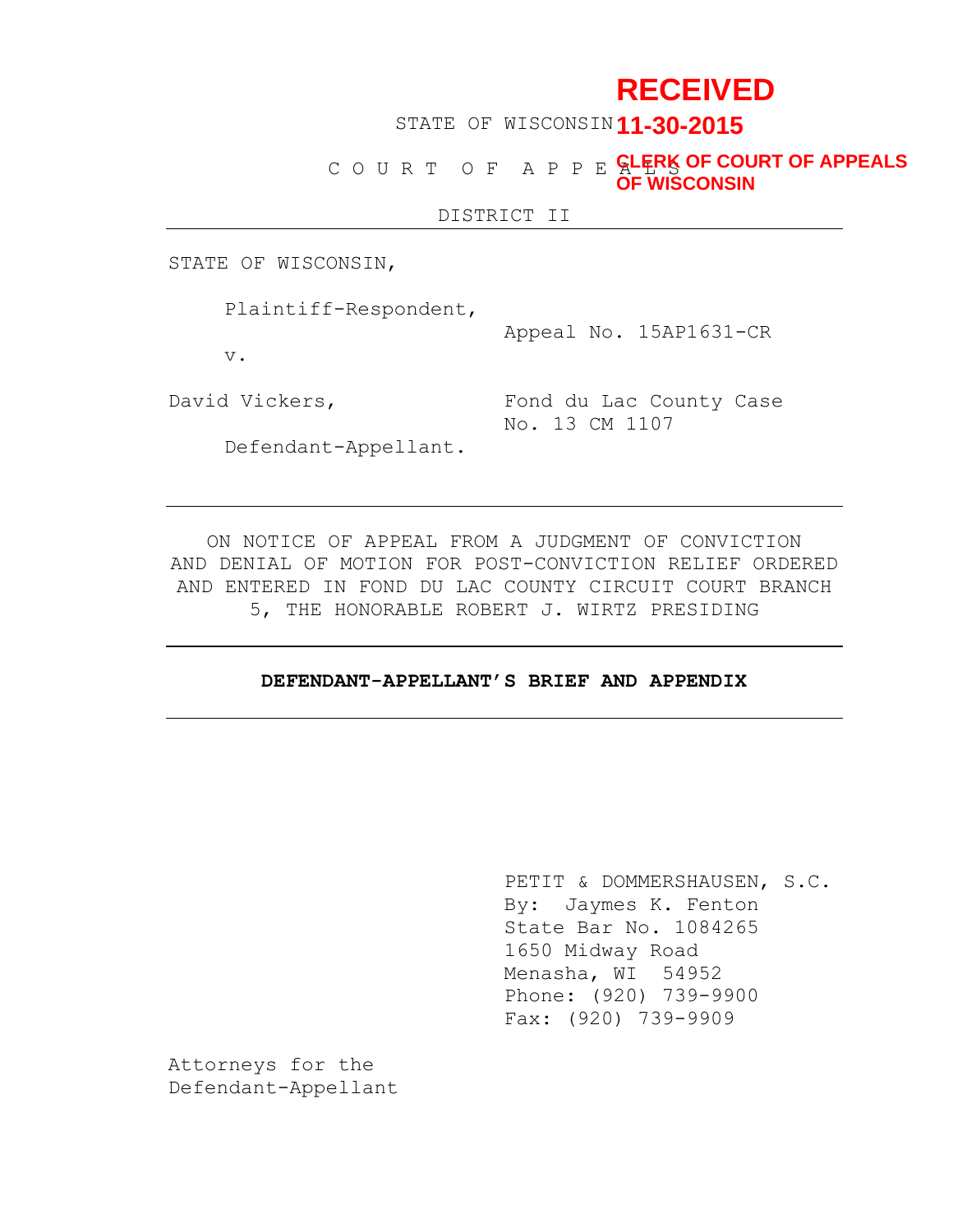# **TABLE OF CONTENTS**

Page

| ISSUES PRESENTED.                                                                                                                                                                                         | $\mathbf 1$       |
|-----------------------------------------------------------------------------------------------------------------------------------------------------------------------------------------------------------|-------------------|
| STATEMENT ON ORAL ARGUMENT AND PUBLICATION                                                                                                                                                                | $\overline{2}$    |
| STATEMENT OF THE CASE                                                                                                                                                                                     | $\overline{2}$    |
| STATEMENT OF FACTS.                                                                                                                                                                                       | 3                 |
| STANDARD OF REVIEW.                                                                                                                                                                                       | 7                 |
| ARGUMENT                                                                                                                                                                                                  |                   |
| I.<br>VICKERS' TRIAL COUNSEL WAS INEFFECTIVE<br>FOR FAILING TO INVESTIGATE AND TO CALL<br>AS A WITNESS THE CO-DEFENDANT IN THE                                                                            |                   |
| CASE                                                                                                                                                                                                      | 7                 |
| A. Vickers Has A Constitutional Right To<br>Counsel And Counsel Must Be Effective<br>To Satisfy That Constitutional Right                                                                                 | 7                 |
| B. Vickers Was Denied His Constitutional<br>Right To Counsel When His Trial<br>Counsel's Performance Was Deficient<br>And Prejudicial For Failing To<br>Investigate And Call John Wright<br>As A Witness. | 9                 |
| 1. Trial counsel was deficient in<br>failing to investigate and call<br>John Wright as a witness.                                                                                                         | 9                 |
| 2. Vickers was prejudiced by the<br>failure to investigate Wright's<br>involvement and the failure to<br>call him as a witness                                                                            | $12 \overline{ }$ |
| C. Vickers' Trial Counsel Was Deficient<br>For Failing To Move To Suppress The<br>Search And Seizure Of Evidence From                                                                                     |                   |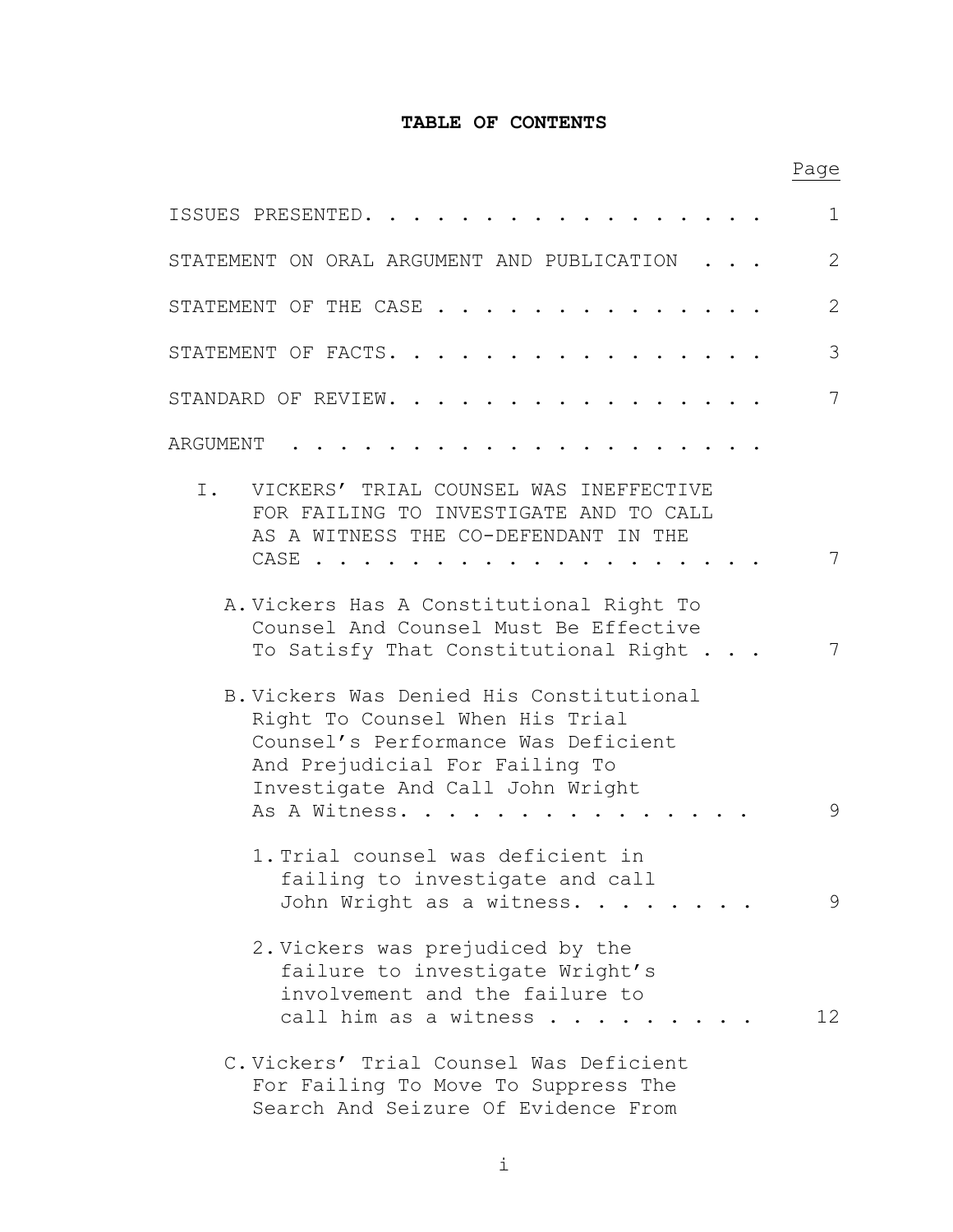|            | The Vehicle                                                                                                    | 13 |
|------------|----------------------------------------------------------------------------------------------------------------|----|
|            | 1. Unreasonable searches are unlawful<br>and evidence obtained from such a<br>search is subject to suppression | 13 |
|            | 2. The search of Vickers' vehicle<br>was not a lawful search incident<br>to arrest.                            | 14 |
|            | 3. Deputy Morell otherwise lacked<br>probable cause to search the vehicle                                      | 15 |
|            | 4. Deputy Morell lacked probable cause<br>to seize the router.                                                 | 17 |
|            | 5. Vickers' Was Prejudiced By His<br>Trial Counsel's Failure To Seek<br>Suppression Of The Seized Evidence     | 18 |
| CONCLUSION |                                                                                                                | 18 |

# **CASES CITED**

| Arizona v. Gant, 556 U.S. 332, 129 S.Ct. 1710                         |  |                 |
|-----------------------------------------------------------------------|--|-----------------|
|                                                                       |  | 14              |
| Katz v. United States, 389 U.S. 347, 88 S.Ct.<br>507 (1967).          |  | 13              |
| State v. Brereton, 2013 WI 17, 345 Wis.2d 563,<br>826 N.W.2d 369.     |  | 16              |
| State v. Dearborn, 2010 WI 84, 327 Wis.2d 252,<br>786 N.W.2d 97 13-15 |  |                 |
| State v. Guerard, 2004 WI 85, 273 Wis.2d 250,<br>682 N.W.2d 12        |  | 12 <sub>1</sub> |
| State v. Jenkins, 2014 WI 59, 355 Wis.2d 180,<br>848 N.W.2d 786.      |  | 9               |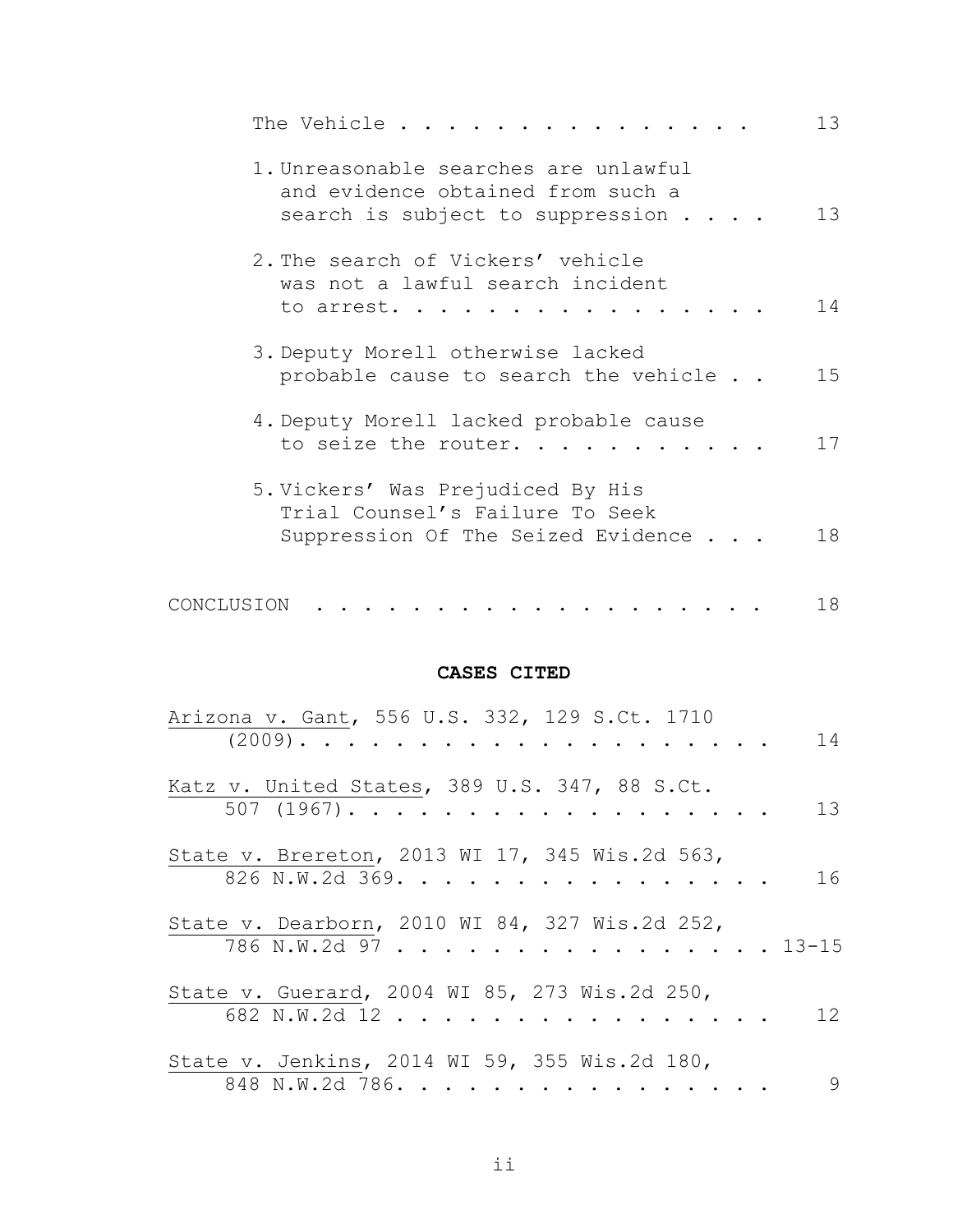| State v. Lefler, 2013 WI App 22, 346 Wis.2d 220,<br>827 N.W.2d 650                                | 15 |
|---------------------------------------------------------------------------------------------------|----|
| State v. Pitsch, 124 Wis. 2d 628, 369 N.W.2d 711<br>$(1985)$                                      | 8  |
| State v. Sanchez, 201 Wis. 2d 219, 548 N.W.2d 69<br>$(1996)$                                      | 7  |
| State v. Smiter, 2011 WI App 15, 331 Wis.2d 431,<br>793 N.W.2d 920<br>$\mathbf{r}$ . $\mathbf{r}$ | 13 |
| State v. Smith, 207 Wis. 2d 258, 588 N.W.2d 379<br>$(1997)$                                       | 8  |
| State v. Thompkins, 144 Wis.2d 116, 423 N.W.2d<br>$823$ (1988)                                    | 15 |
| State v. Ward, 2000 WI 3, 231 Wis.2d 723,<br>605 N.W.2d 517                                       | 14 |
| Strickland v. Washington, 466 U.S. 668, 104 S. Ct.<br>$2052$ (1984). 7-9                          |    |

# **STATUTES CITED**

|  | Wis. Stat. § 809.22 2                     |  |  |  |  |  |  |  |  |
|--|-------------------------------------------|--|--|--|--|--|--|--|--|
|  | Wis. Stat. $\frac{1}{5}$ 809.23(1)(a)1. 2 |  |  |  |  |  |  |  |  |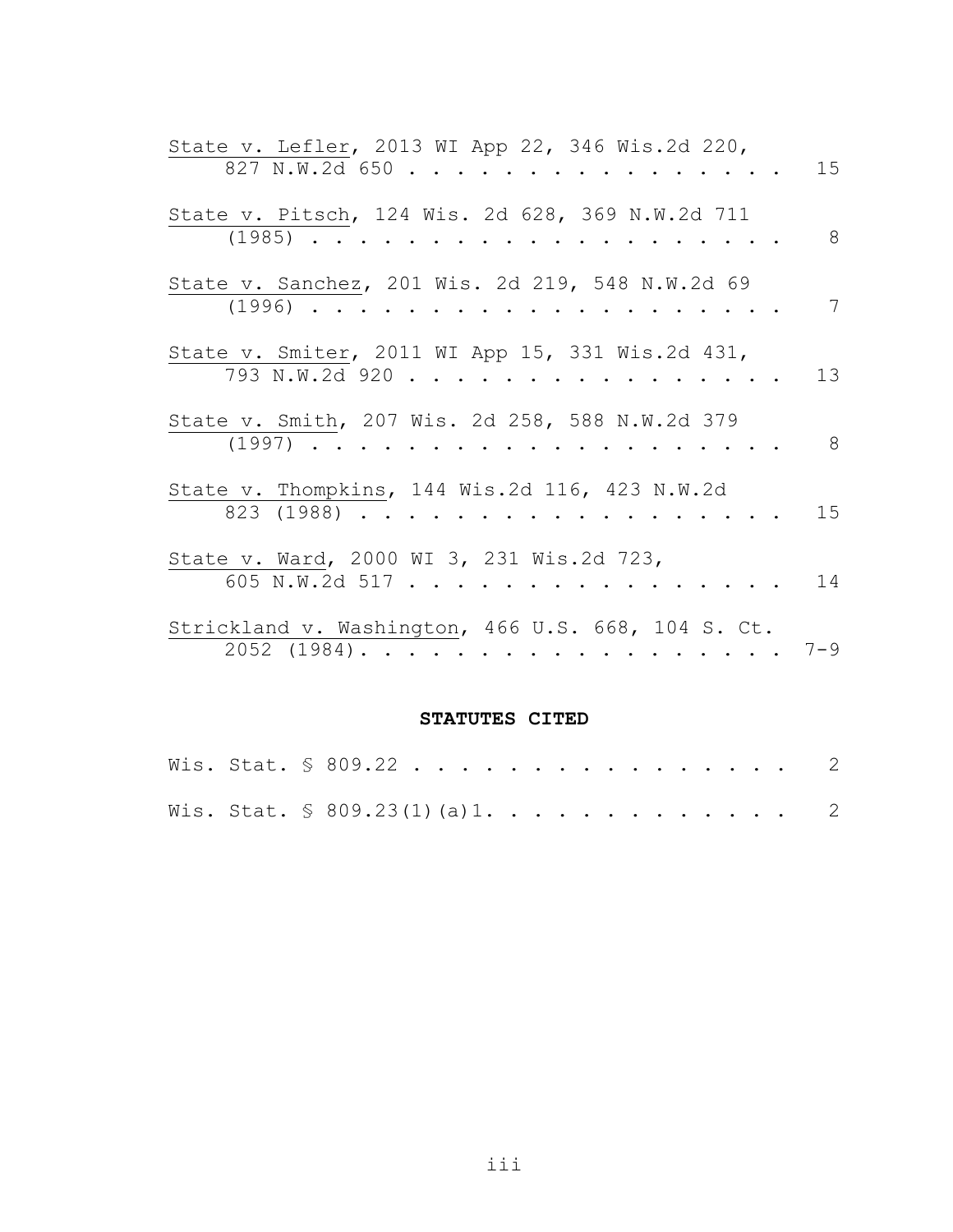# STATE OF WISCONSIN

C O U R T O F A P P E A L S

# DISTRICT II

STATE OF WISCONSIN,

Plaintiff-Respondent,

v.

Appeal No. 15AP1631-CR

David Vickers, Fond du Lac County Case No. 13 CM 1107

Defendant-Appellant.

ON NOTICE OF APPEAL FROM A JUDGMENT OF CONVICTION AND DENIAL OF MOTION FOR POST-CONVICTION RELIEF ORDERED AND ENTERED IN FOND DU LAC COUNTY CIRCUIT COURT BRANCH 5, THE HONORABLE ROBERT J. WIRTZ PRESIDING

#### **DEFENDANT-APPELLANT'S BRIEF**

# **ISSUES PRESENTED**

Was Vickers denied his constitutional right to counsel when his trial counsel failed to investigate and call a co-defendant as a witness and when his trial counsel failed to file a suppression motion?

The trial court answered this question in the negative.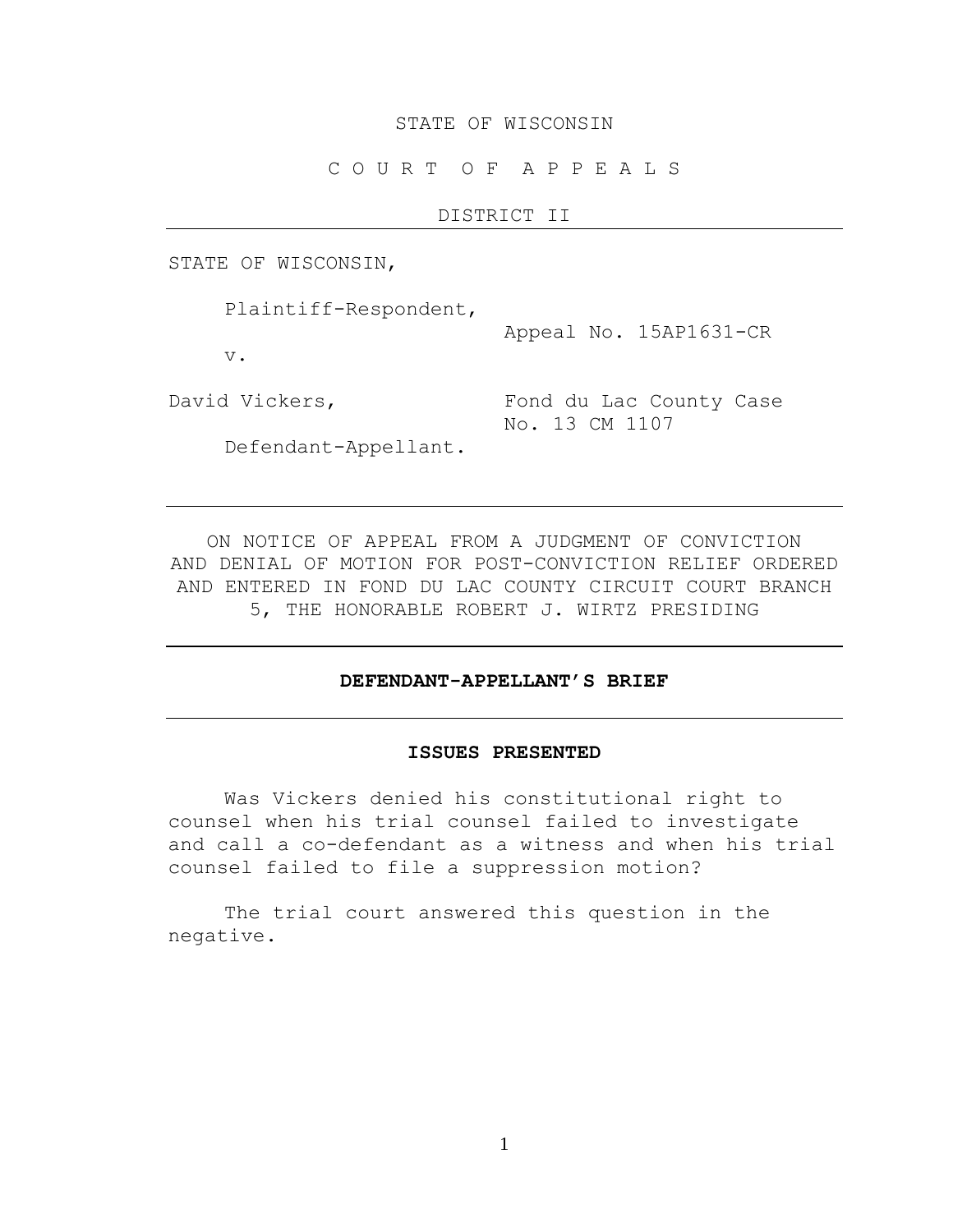# **STATEMENT ON ORAL ARGUMENT AND PUBLICATION**

Oral argument is not necessary as the defendantappellant (hereinafter "Vickers") anticipates that the briefs of the parties will fully meet and discuss the issues on appeal. Publication would be appropriate as the published opinion would establish a new rule of law or modify, clarify or criticize an existing rule. Wis. Stats. §§ 809.22 and 809.23(1)(a)1.

## **STATEMENT OF THE CASE**

On December 23, 2013, the defendant, David Vickers, was charged in Fond du Lac County, case number 13 CM 1107, with Retail Theft under \$500 and bailjumping. (R. 1). Shortly after being charged, Vickers obtained counsel from the State Public Defender's office, specifically by Attorney Laurel Munger (henceforth Trial Counsel). (R. 3). Vickers entered pleas of not-guilty to both charges. (R. 63:4). The case eventually proceeded to a jury trial on May 15, 2014. (R. 66). Following the trial, Vickers was convicted of both charges. (R. 66:137). On September 24, 2014, Vickers was sentenced to 7 months on count 1 and 10 days on count 2, to be served consecutive to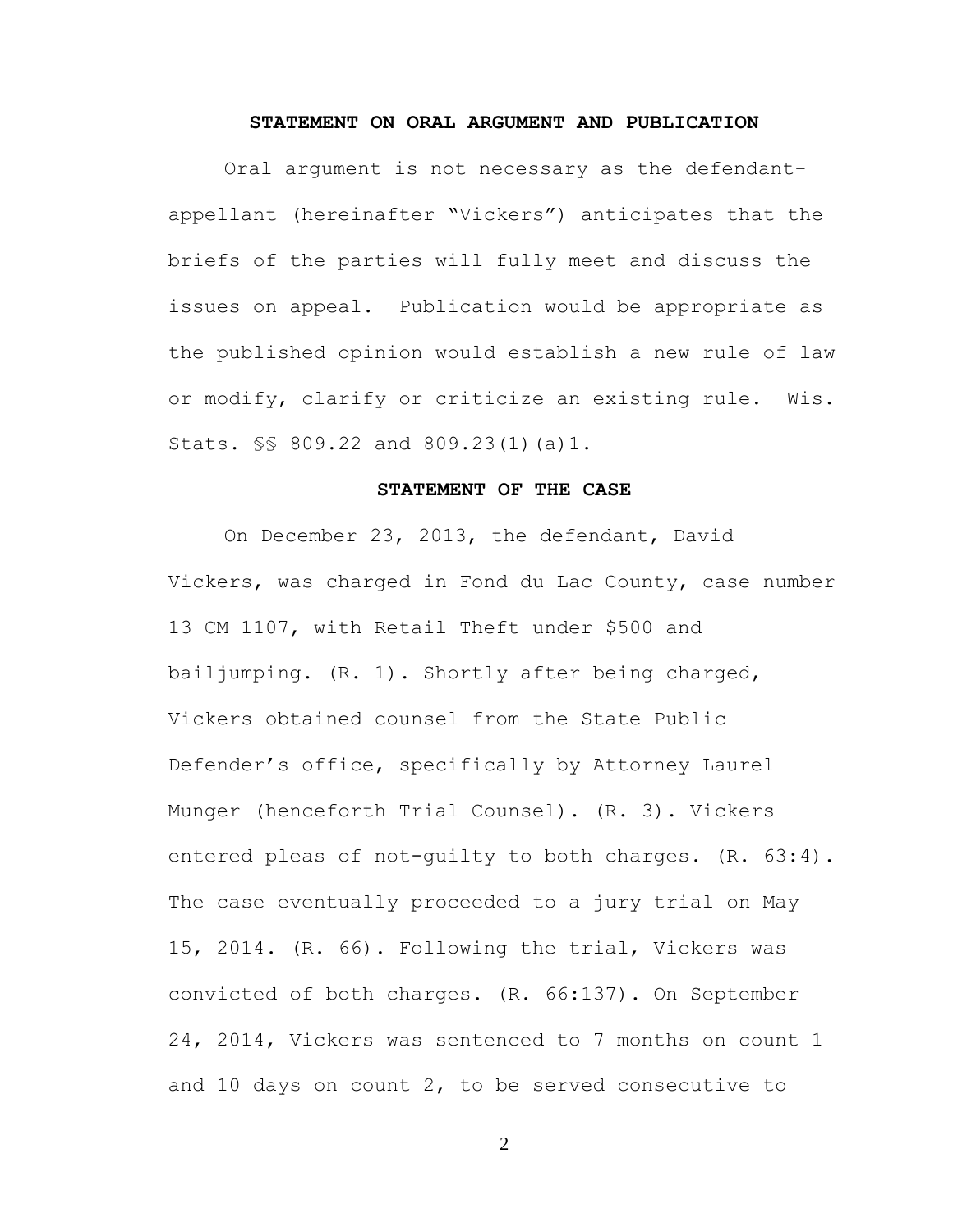each other. (R. 37). Vickers filed a timely notice of intent to pursue post-conviction relief. (R. 40). On April 10, 2015, Vickers filed a post-conviction motion alleging ineffective assistance of trial counsel. (R. 49). A hearing was held on the motion on July 17, 2015. (R. 70; App 105). Following testimony of three witnesses, including Trial Counsel, the court denied the motion. (R. 70:35; App 138). Vickers now appeals.

### **STATEMENT OF FACTS**

On May 20, 2013, Vickers was subjected to a traffic stop in Dodge County. (R. 66:56-57). The basis for the stop was a headlight violation. (Id). The officer who conducted the stop, Deputy Michael Morell (henceforth Morell), identified the driver as Vickers and a passenger as an individual named John Earl Wright. (R. 66:57-58). Vickers was wearing a white shirt and tan shorts at the time of the stop. (R. 66:58). Morell was able to determine that there was a Dane County warrant for the arrest of Vickers. (R. 70:5, App 109). As a result, Vickers was taken into custody for the warrant. (Id).

After Vickers was taken into custody, Morell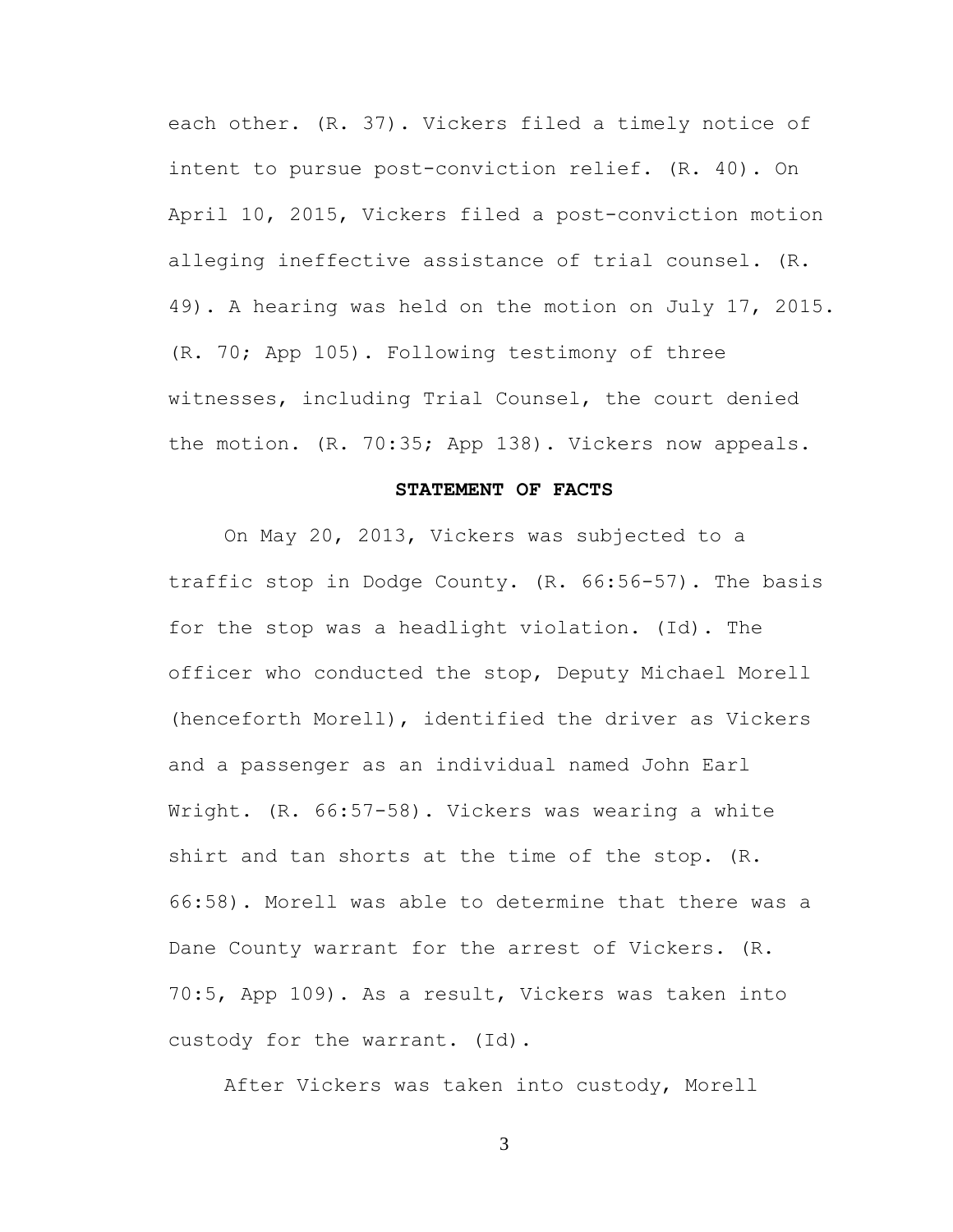observed an Acer brand computer box and another unidentified box in the backseat. (R. 70:5-6; App 109- 110). After observing the computer box in the backseat, Morell asked both Vickers and Wright about the computer. (R. 70:6-7; App 110-111). Vickers initially said the computer belonged to Wright, then said it belonged to Vickers' wife. (R. 70:6; App 110). Wright told Morell that he believed the computer belonged to Vickers' wife. (R. 70:7; App 111). At this time Morell began to further investigate the possibility that the computer was stolen. (Id). Specifically, Morell contacted the authorities in Fond du Lac County and contacted several stores in the area. (Id). Morell was able to determine that the computer had come from the Wal-Mart in Fond du Lac, but was unsure if it had actually been stolen. (R. 70:11; App 115). Specifically, Morell was told that it was supposed to be there, but the manager still needed to check the floor to see if it was actually missing. (Id).

At this point, Morell decided to enter the vehicle and remove the computer. (R. 70:8; App 112). Morell showed the computer to Vickers, who said it had been in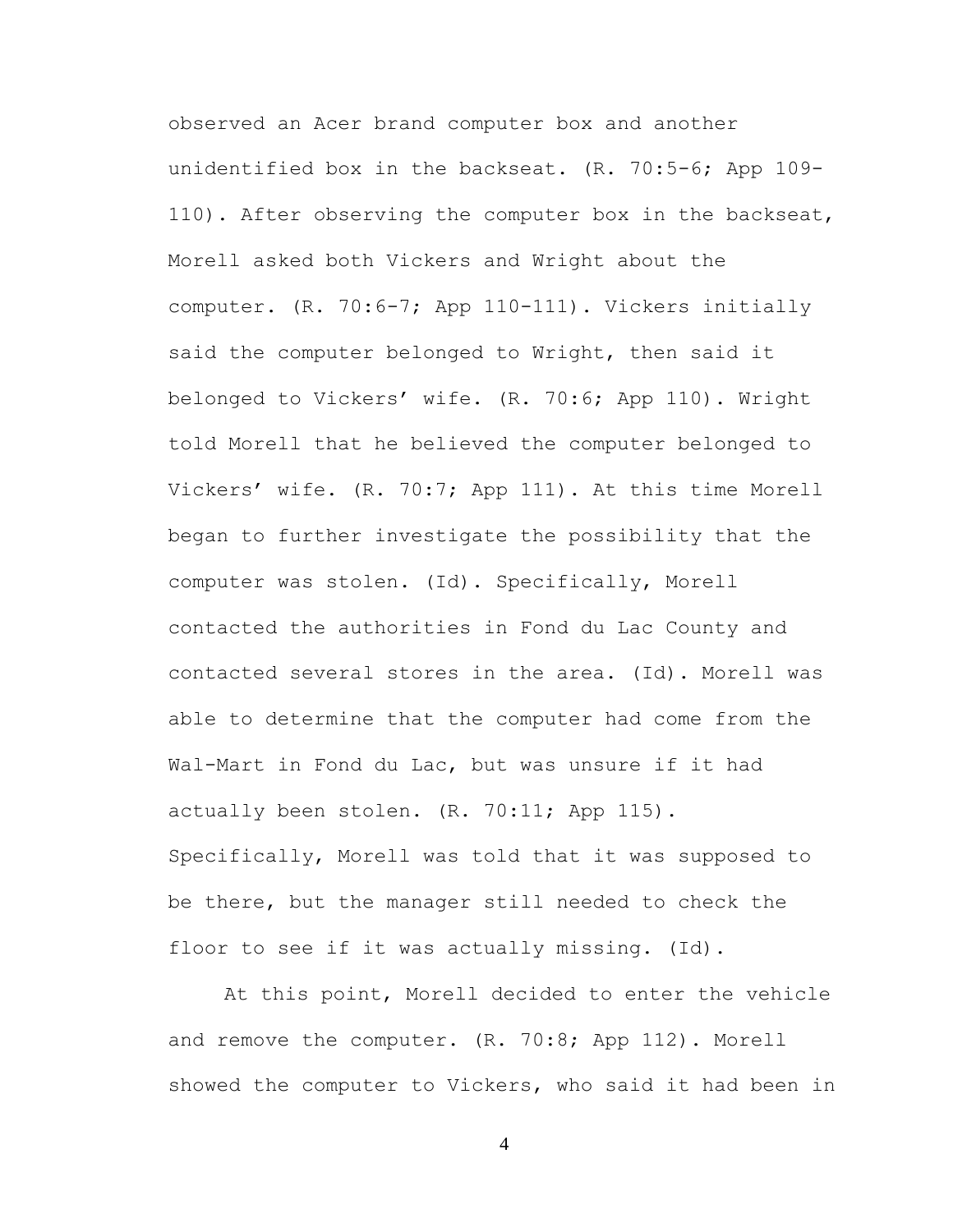the backseat for ages. (Id). Next, Morell conducted a more thorough search of the vehicle and discovered the previously unidentified box was an unopened Belkin wireless router. (R. 70:5, 8; App 109, 112).

After removing the wireless router from the vehicle, it was taken into custody by the sheriff's department. (R. 70:9; App 113). At no point prior to this happening had the wireless router been reported stolen. (Id). Further, Morell did not ask Vickers about the router. (Id). Morell made no effort to determine how the router had been obtained, nor did he ask if Vickers had a receipt. (Id). The wireless router was eventually discovered as missing from the Fond du Lac Wal-Mart the next day on May 21, 2013. (R. 66:68).

Security camera footage that was later recovered from the Fond du Lac Wal-Mart showed Vickers wearing a white shirt and shorts, on May 20, 2013, entering the store. (R. 66:74). Vickers was observed selecting a wireless router from the shelf and carrying it to another part of the store where he was not observed on camera. (R. 66:79). Later, Vickers is observed leaving Wal-Mart with a grey plastic bag. (R. 66:92). Vickers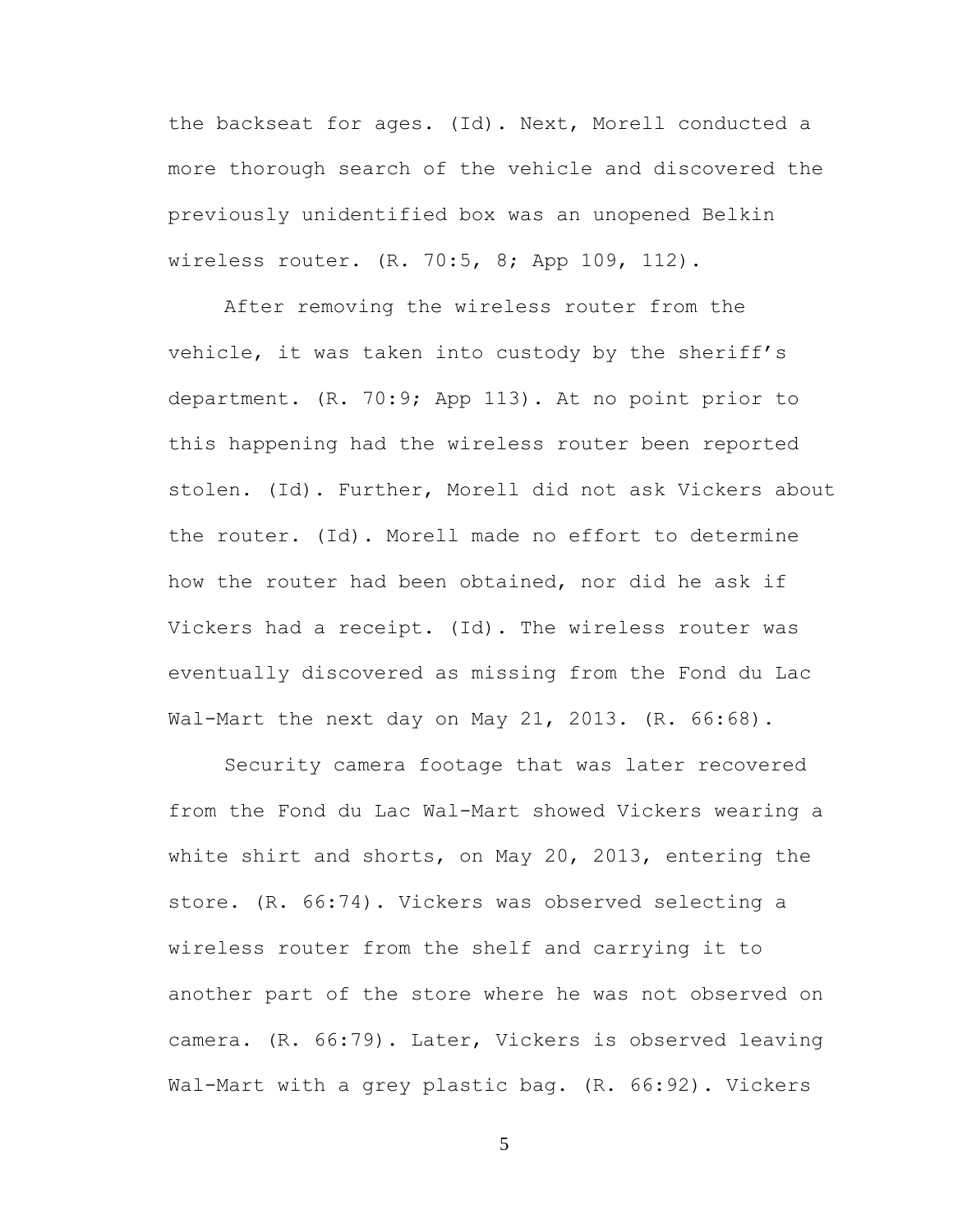was not observed by store personal or on camera placing the router into the bag. (R. 66:92-93). The bag is described as containing a box, however, it is not certain that the router is the box that is in the bag. (R. 66:93-94).

Later, the passenger from the traffic stop on May 20, 2013, John Earl Wright, signed an affidavit indicating that he stole the router on that date. (R. 38; App 103). Wright further affirmed that Vickers did not steal any of the items removed from the car. (Id).

At the post-conviction motion hearing on July 17, 2015, trial counsel testified that she did not file a motion to challenge the search of the vehicle and subsequent seizure of evidence because she believed the officer had probable cause based on the conflicting stories regarding ownership of the Acer computer. (R. 70:16-17; App 120-21). Trial counsel further testified that she did not interview John Wright regarding the theft of the router because she believed that Vickers had stolen the router based on the security camera footage. (R. 70:18-19; App 122-23).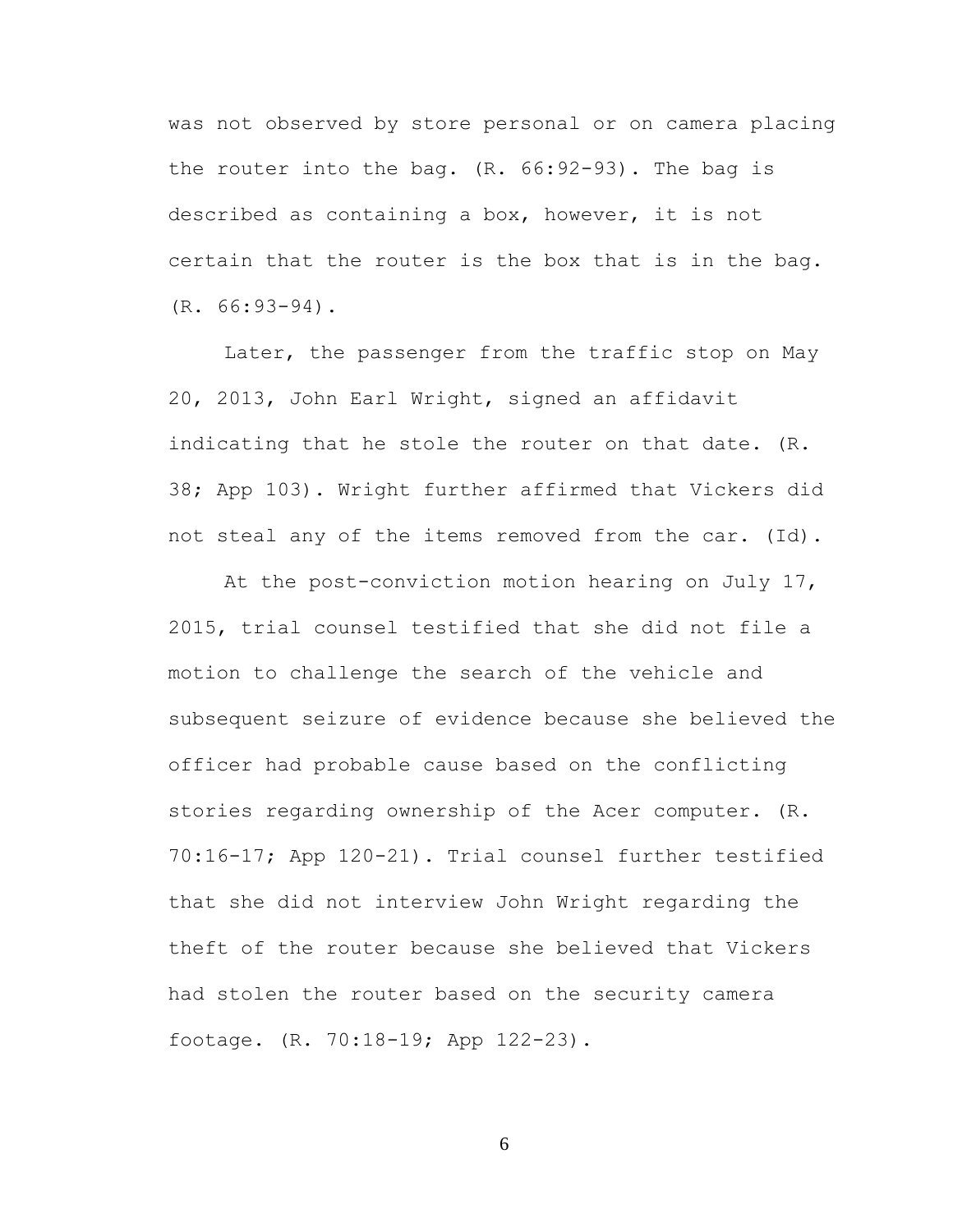# **STANDARD OF REVIEW**

Whether the assistance rendered to a defendant by trial counsel was ineffective presents a mixed question of law and fact. State v. Sanchez, 201 Wis. 2d 219, 236, 548 N.W.2d 69 (1996). The court will uphold findings of historical fact unless clearly erroneous, while the court will determine whether counsel's performance was deficient or prejudicial *de novo*. Id. at 236-7.

#### **ARGUMENT**

- I. VICKERS WAS DENIED HIS CONSTITUTIONAL RIGHTS TO COUNSEL WHEN HIS TRIAL COUNSEL'S PERFORMANCE WAS DEFICIENT AND PREJUDICIAL TO HIS DEFENSE.
- A. Vickers Has A Constitutional Right To Counsel And Counsel Must Be Effective To Satisfy That Constitutional Right.

"In all criminal prosecutions, the accused shall enjoy the right to . . . have the Assistance of Counsel for his defense." U.S. CONST. Amend. VI; See Strickland v. Washington, 466 U.S. 668, 104 S. Ct. 2052 (1984). Assistance of counsel must be effective to satisfy the Sixth Amendment. Id. at 685-86.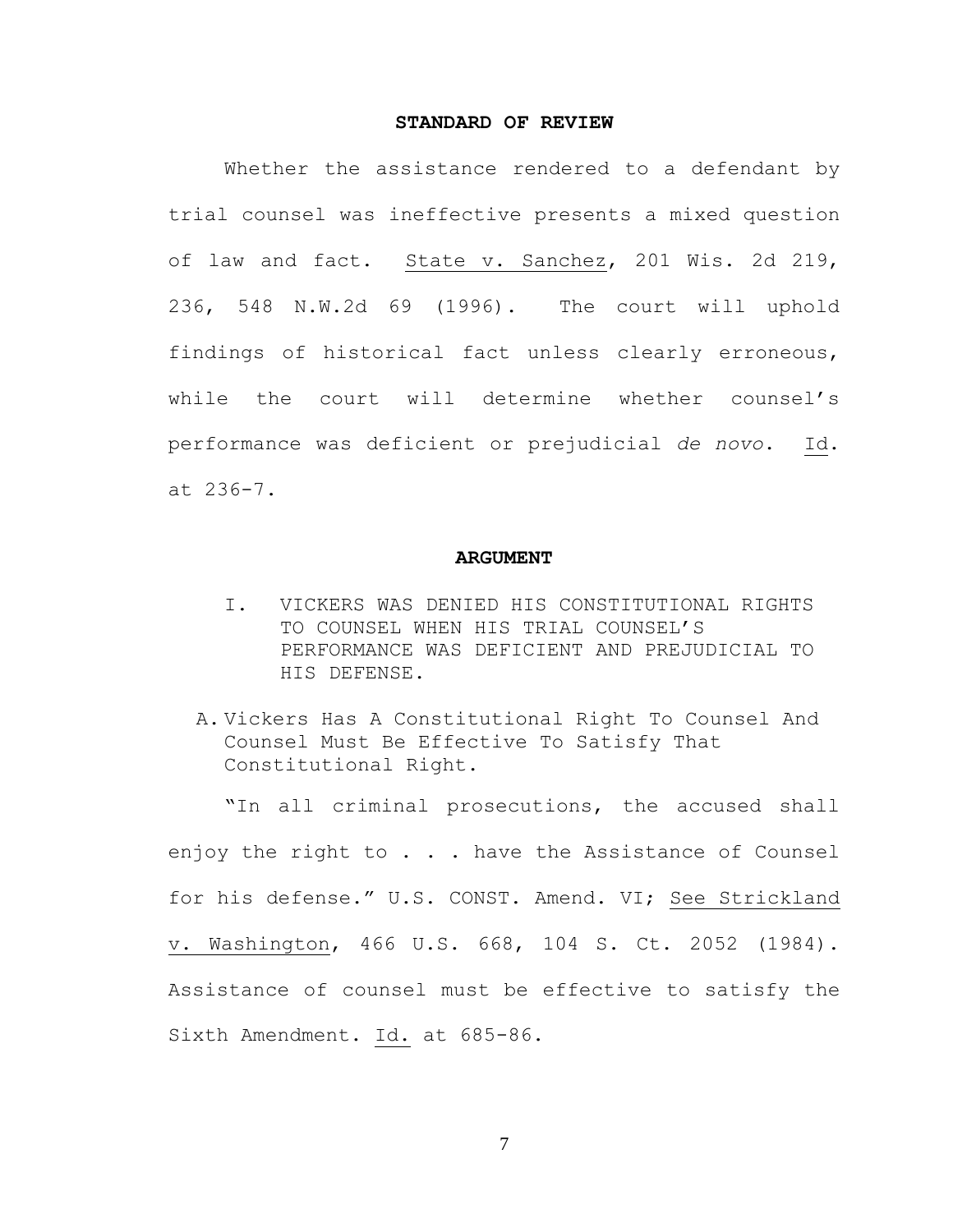To establish a claim for ineffective assistance of counsel, a defendant must show: 1) that counsel's performance was deficient; and 2) the deficient performance prejudiced the defense. State v. Pitsch, 124 Wis. 2d 628, 633, 369 N.W.2d 711 (1985)(citing Strickland, 466 U.S. at 687).

To prove deficient performance, the defendant must show that his counsel "made errors so serious that counsel was not functioning as the 'counsel' guaranteed by the Sixth Amendment." State v. Smith, 207 Wis. 2d 258, 273, 588 N.W.2d 379 (1997); Strickland, 466 U.S. at 687. The standard for deficient performance is if the "counsel's representation fell below an objective standard of reasonableness." Strickland, 466 U.S. at 688. To do so, the defendant must show a specific act or omission of counsel that places the representation outside the wide range of professionally competent assistance. Id. at 690.

To prove the second prong of ineffective assistance of counsel, it must be shown that trial counsel's performance was prejudicial. Smith, 207 Wis. 2d at 275. To prove prejudice, it must be shown that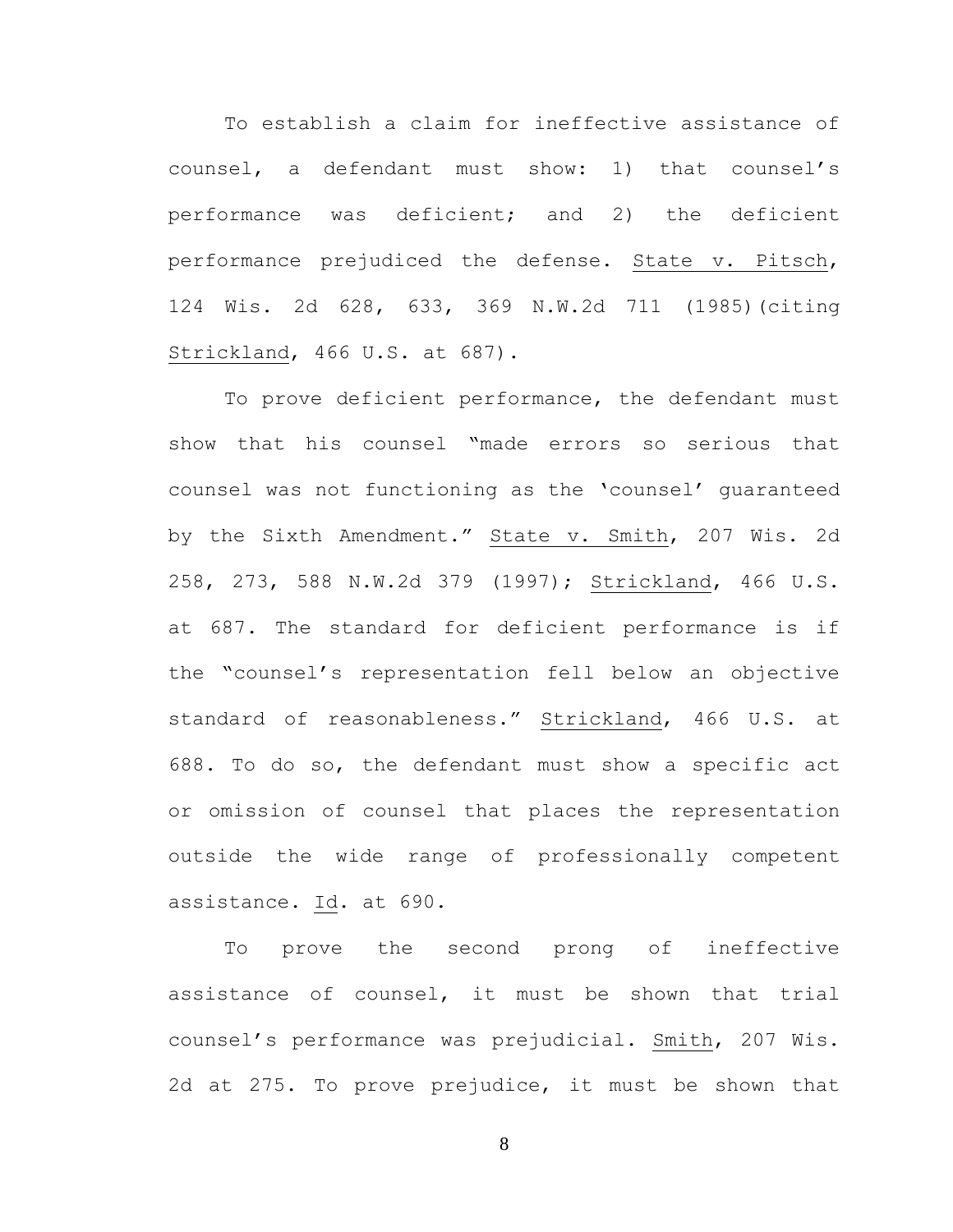the defendant was deprived of a fair proceeding with a reliable result. Id. This does not mean that a showing of a different outcome is required, but rather, all that is needed is a showing that the outcome is suspect. Strickland, 466 U.S. at 694.

- B. Vickers Was Denied His Constitutional Right To Counsel When His Trial Counsel's Performance Was Deficient And Prejudicial For Failing To Investigate And Call John Wright As A Witness.
	- 1. Trial counsel was deficient in failing to investigate and call John Wright as a witness.

Failure to call a witness may constitute deficient performance. State v. Jenkins, 2014 WI 59, ¶41, 355 Wis.2d 180, 848 N.W.2d 786. Trial counsel does not act deficiently if the failure to call the witness is based upon a reasonable trial strategy. Id. ¶45.

In Jenkins, the court found that trial counsel acted deficiently in failing to call an eyewitness who would have supported the defendant's version of events. Id. ¶¶44,48. The court went on to note that Jenkins' trial attorney would have had no reasonable trial strategy to not call the witness. Id. ¶47. Trial counsel for Jenkins failed to even meet with this witness to get a statement or determine the witness's credibility. Id.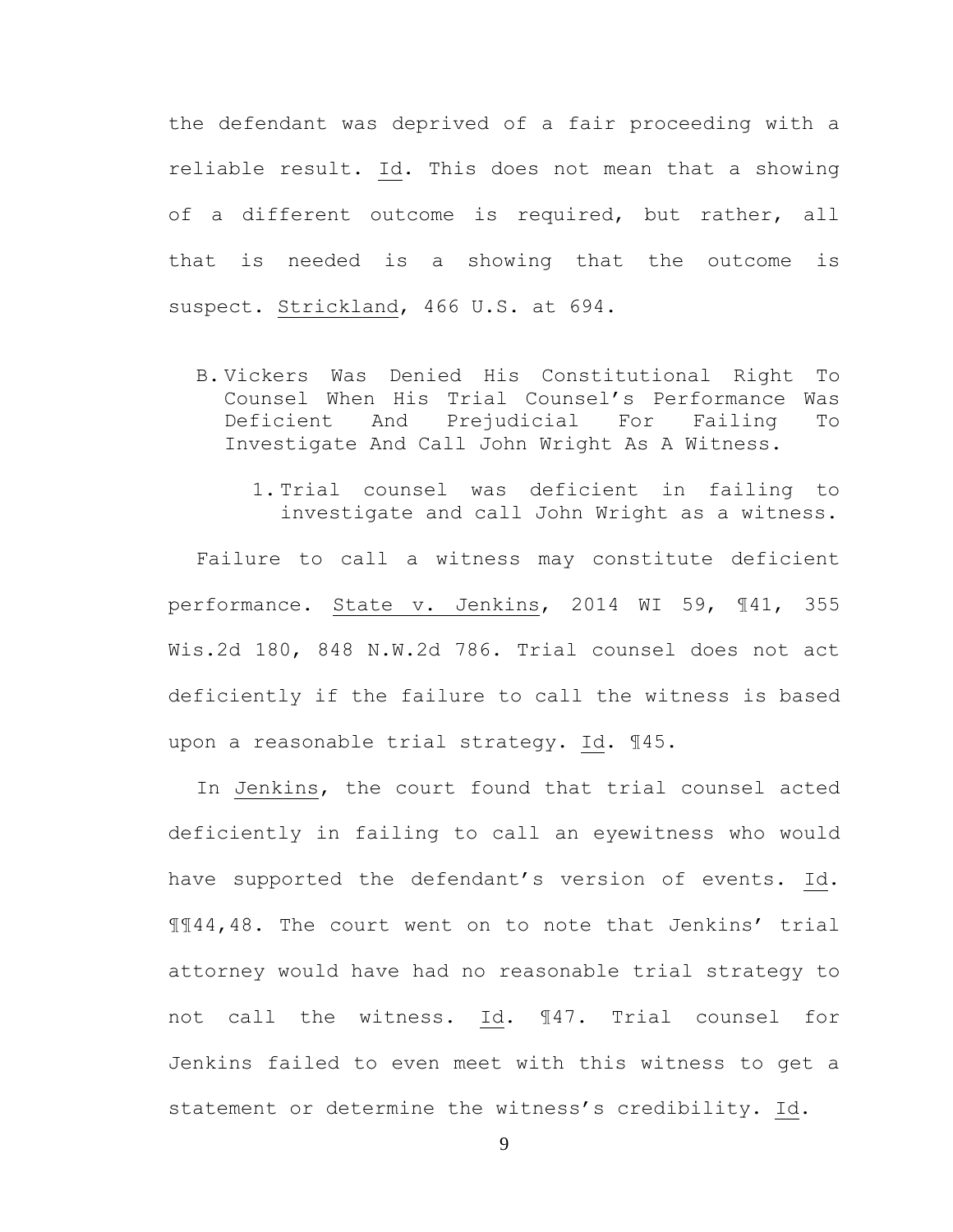In the present case, trial counsel for Vickers failed to meet with or interview the co-defendant, John Wright. (R. 38; 70:17). In September 2014, four months after Vickers' trial, John Wright signed an affidavit affirming that he took all the items from Wal-Mart on May 20<sup>th</sup> 2013. (R. 38; App 103). He also affirmed that Vickers had no knowledge of the thefts. (Id.) Finally, he affirmed that had he would have testified to these facts at Vickers' trial had he been asked. (Id.)

In failing to interview or speak with John Wright prior to Vickers' trial, Vickers' trial counsel acted deficiently. Had trial counsel spoken to Wright she would have learned that he was taking claim for the theft of the Belkin wireless router. This would have boosted the trial strategy used by trial counsel of arguing that it was impossible to know what, if anything, was in the bag being carried out of the store by Vickers.

Counsel was further deficient by failing to subpoena Wright to call him as a witness at Vickers' trial. Wright affirmed in his affidavit that had he been called as a witness, he would have told the jury that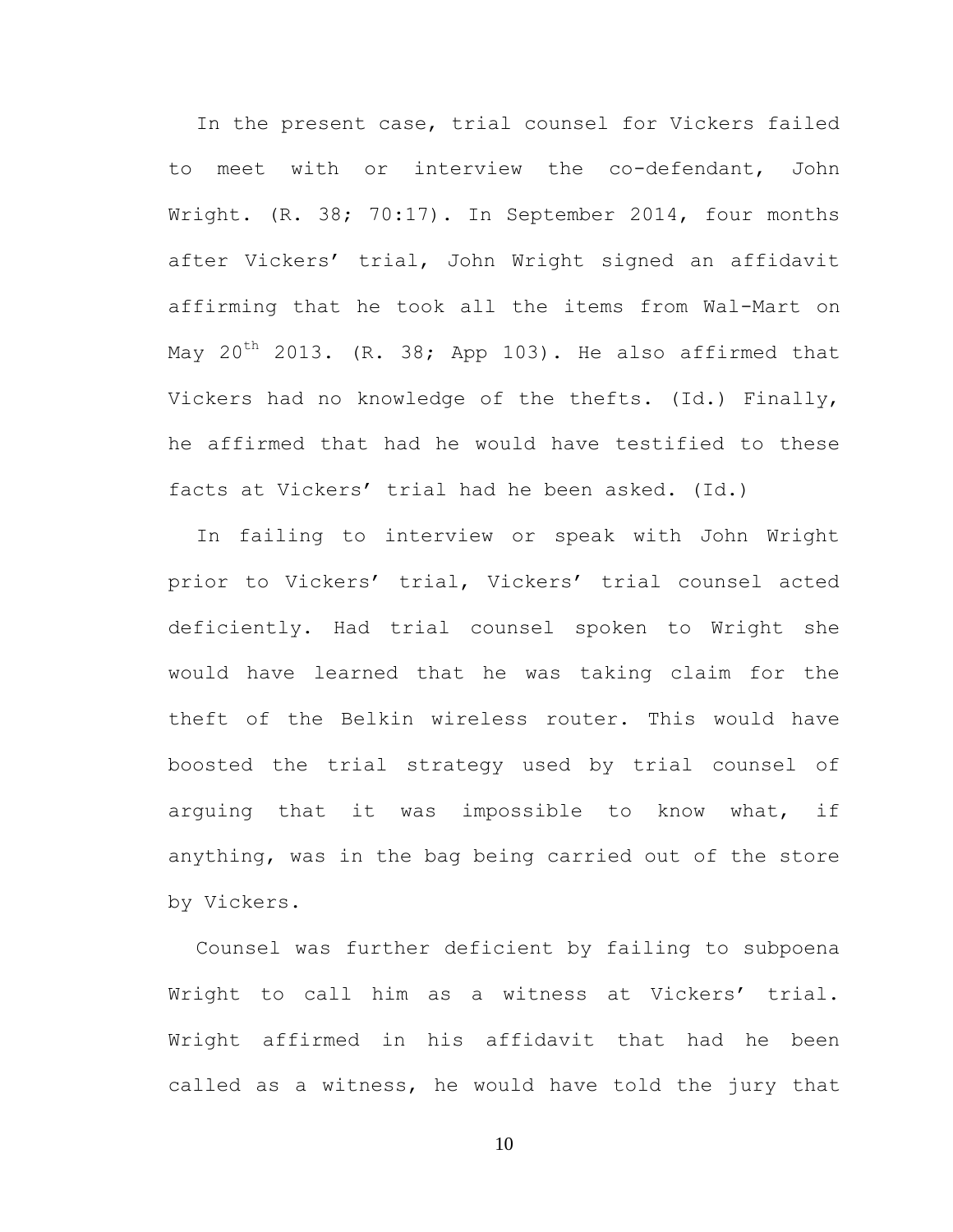he had stolen the router. (Id). At the post-conviction motion hearing, Wright did testify that he stole the router. (R. 70:21-23; App 125-27). He further testified that Vickers had no knowledge of the theft. (R. 70:24- 25; App 128-29).

At the post-conviction motion hearing, trial counsel testified that she was aware of Wright from her review of the case. (R. 70:17; App 121). She went on to testify that she believed it was clear that Vickers was guilty, and it was for that reason she decided to not even speak to Wright. (R. 70:18-19; App 122-23).

Had Wright been called to testify at the trial, he could have been used by trial counsel to create reasonable doubt that Vickers stole the wireless router. The argument made at trial by Vickers was that it was impossible to know what was in the bag that Vickers carried out of the Wal-Mart. (R. 66:126; R.70:19; App 123). The testimony of Wright could have been used to bolster this argument. Wright's testimony also could have been used to create a reasonable doubt that Vickers had any knowledge of any theft that took place that day.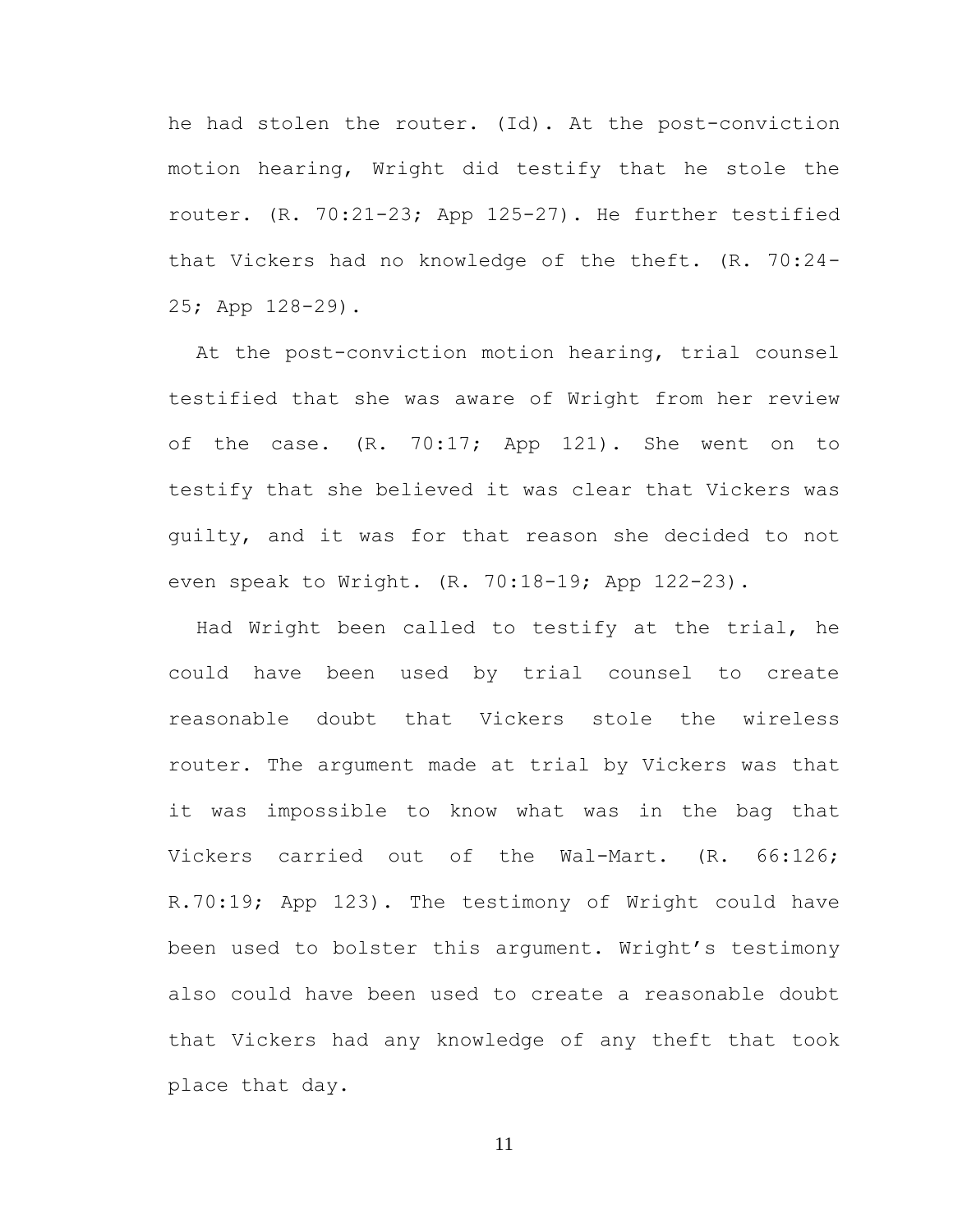2. Vickers was prejudiced by the failure to investigate Wright's involvement and the failure to call him as a witness.

The failure to investigate Wright's involvement and to subsequently call him as a witness was prejudicial to Vickers. The strategy deployed by trial counsel at the jury trial was, in part, to argue that the State had failed to prove that Vickers took the router from the Wal-Mart. The testimony of Wright would have allowed trial counsel to make this argument significantly more convincing by providing an alternate theory of how the stolen router ultimately found its way to the vehicle Vickers was driving.

Failure to call a witness who claims responsibility is not a reasonable trial strategy. It is up to a jury to make determinations about a witness's credibility. State v. Guerard, 2004 WI 85, ¶49, 273 Wis.2d 250, 682 N.W.2d 12. In Guerard the court determined that trial counsel's failure to call a witness who previously confessed to the crime was deficient and prejudicial to the defendant. Id. The court concluded that despite the strength of the state's case, the jury in Guerard may have found reasonable doubt in light of the confession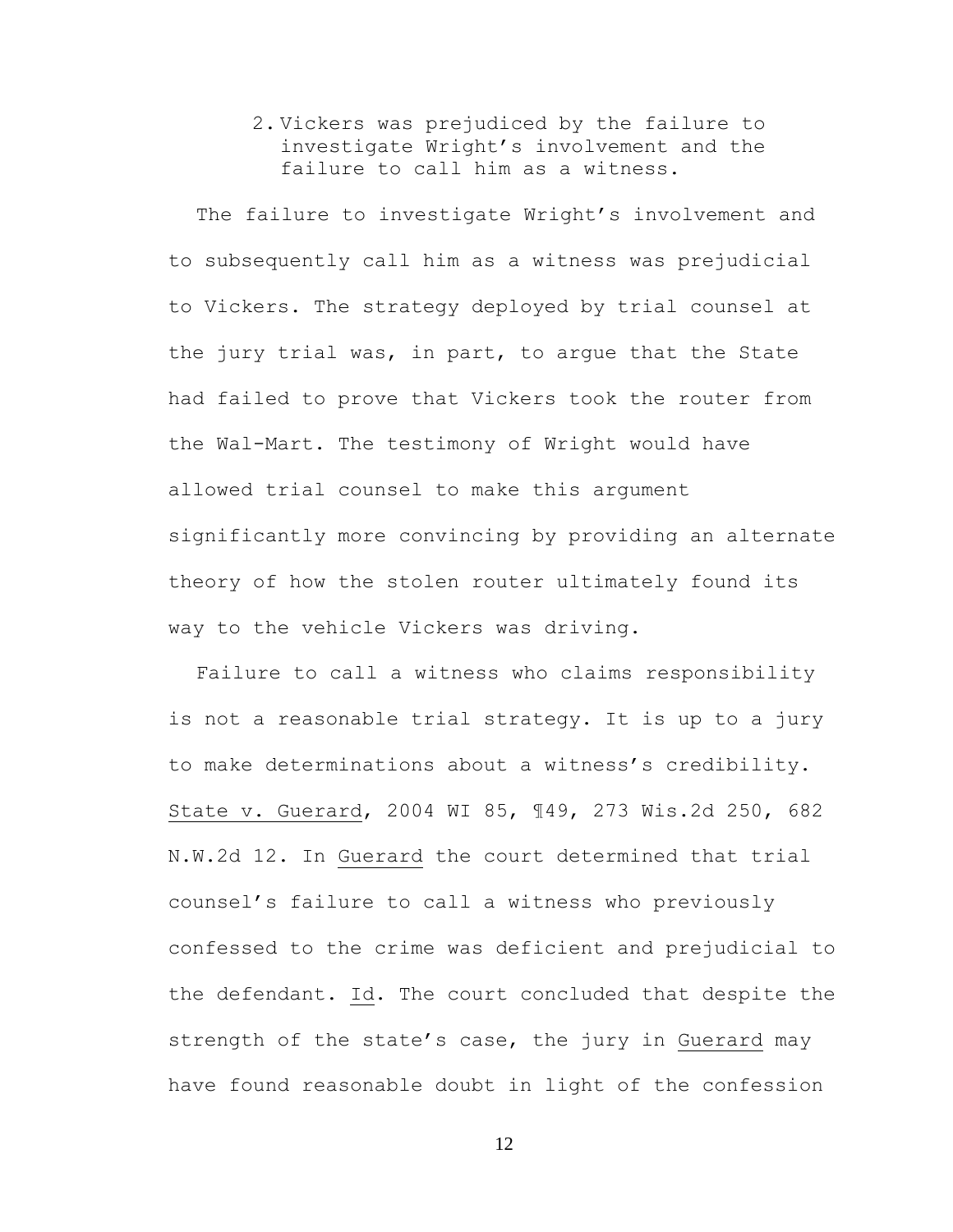of another individual. Id.

Here, had Wright testified, the jury would have needed to judge his credibility and reconcile the state's evidence with that testimony. This is testimony that should have been presented to the jury as it could have been used to create reasonable doubt.

C. Vickers' Trial Counsel Was Deficient For Failing To Move To Suppress The Search And Seizure Of Evidence From The Vehicle.

Trial counsel was deficient for failing to file a motion to suppress the search of the vehicle and the subsequent seizure of the router from the backseat of the vehicle. This failure to file a suppression motion placed trial counsel's representation outside the range of professionally competent assistance.

1. Unreasonable searches are unlawful and evidence obtained from such a search is subject to suppression.

The right to be secure against unreasonable searches and seizures is protected by both the Fourth Amendment to the U.S. Constitution as well as Article 1, Section 11 of the Wisconsin Constitution. State v. Dearborn, 2010 WI 84, ¶14, 327 Wis.2d 252, 786 N.W.2d 97. Wisconsin courts interpret the Wisconsin Constitution's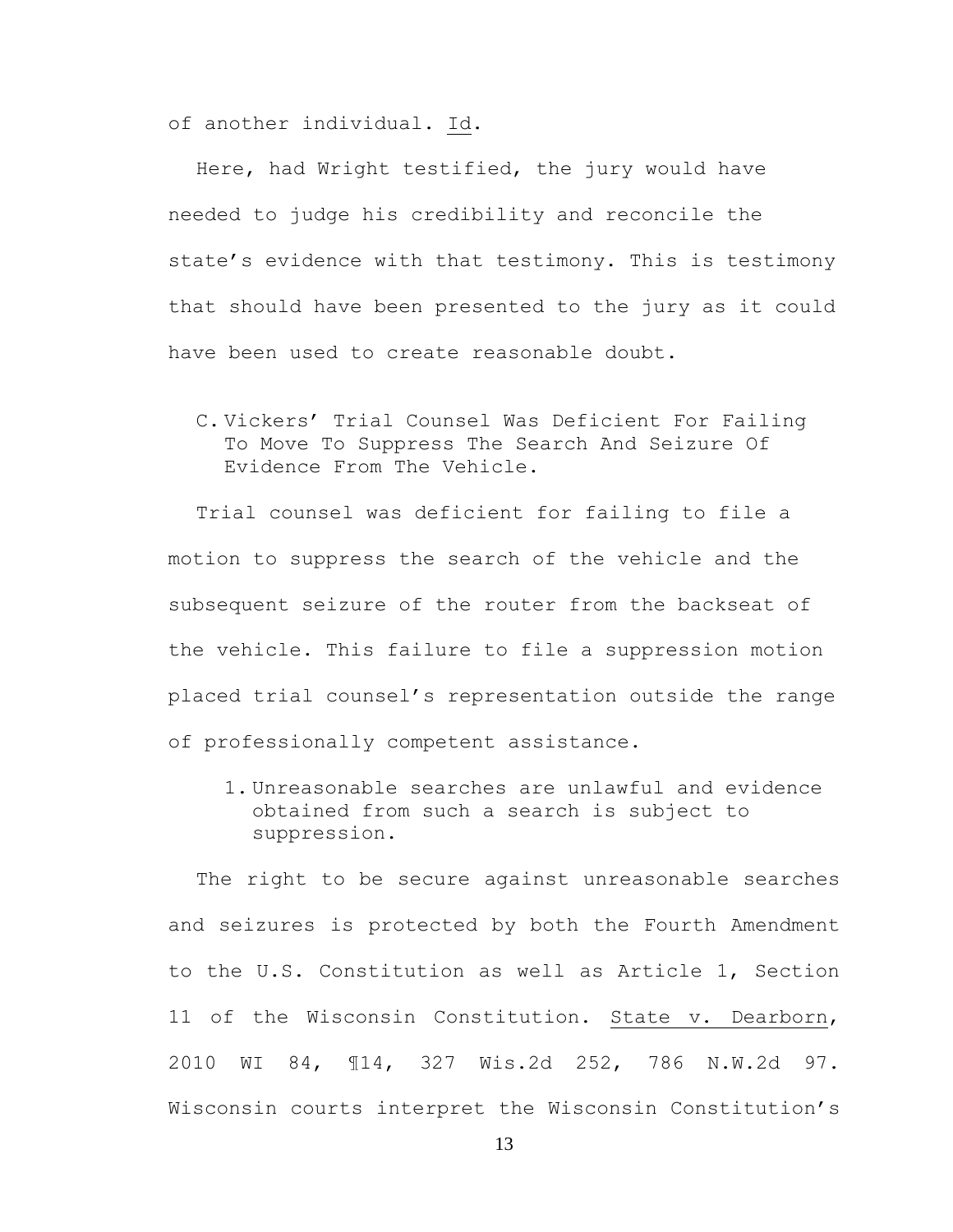protections regarding warrantless searches identically to the protections under the Fourth Amendment as they are defined by the United States Supreme Court. Id. Warrantless searches are presumptively unreasonable unless an exception applies. Katz v. United States, 389 U.S. 347, 357 (1967); State v. Smiter, 2011 WI App 15, ¶ 10, 331 Wis.2d 431, 793 N.W.2d 920. Evidence obtained by an illegal search is to be excluded from any criminal proceeding. State v. Ward, 2000 WI 3, ¶46, 231 Wis.2d 723, 605 N.W.2d 517.

2. The search of Vickers' vehicle was not a lawful search incident to arrest.

A vehicle search incident to arrest is only lawful if the arrestee is within reaching distance of the passenger compartment at the time of arrest, or if the officer has a reasonable belief that the vehicle contains evidence of the crime for which the person is being arrested. Arizona v. Gant, 556 U.S. 332, 351, 129 S.Ct. 1710 (2009). If neither applies, the warrantless search is unreasonable unless another exception to warrant requirement exists. Id. The Wisconsin Courts have applied Gant to the Wisconsin Constitution and held that it is controlling law. Dearborn, 2010 WI 84,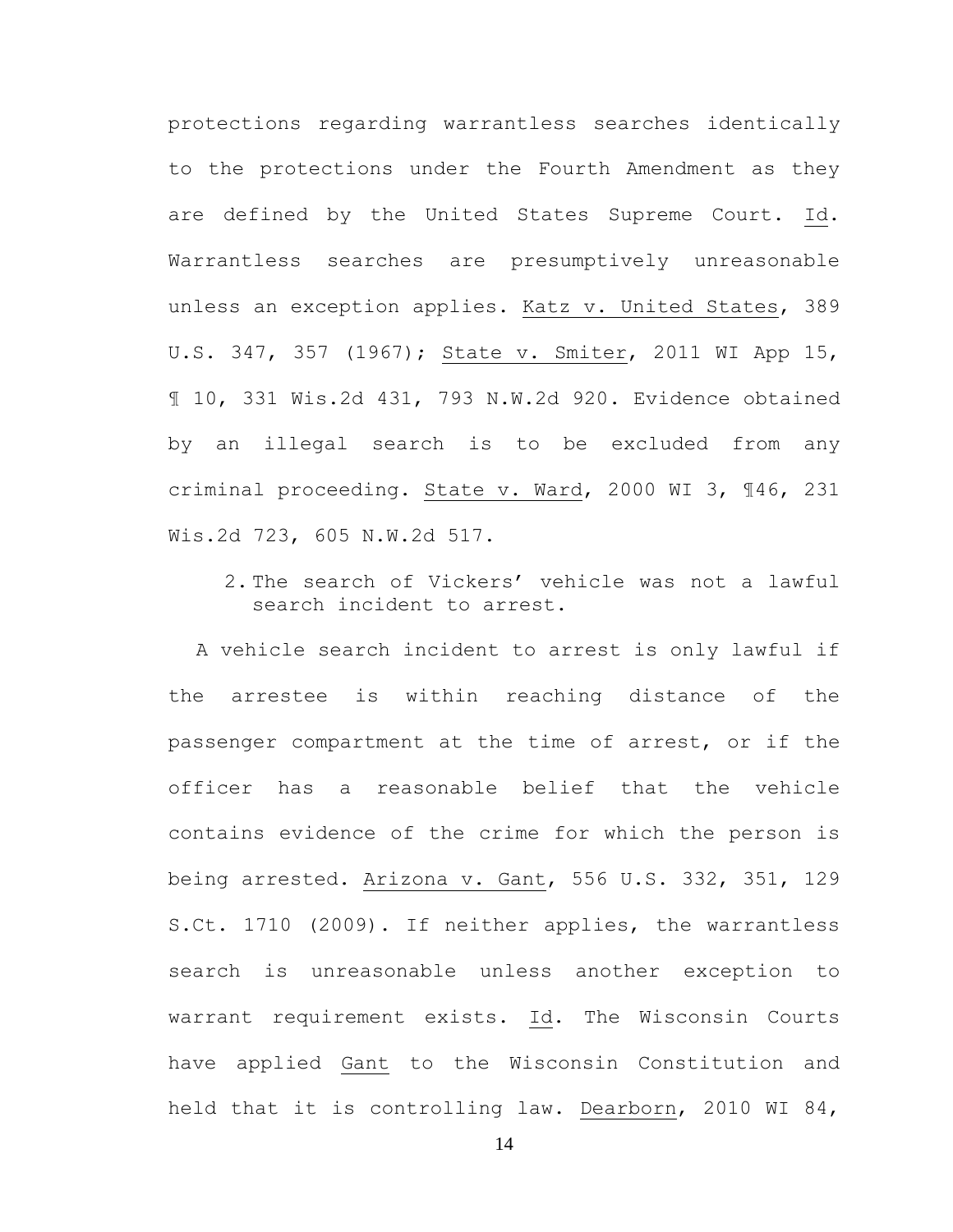¶17.

Here, Vickers had been arrested on an out of county warrant. (R. 70:5; App 109). At the time of the search, Vickers was already in the backseat of the Deputy Morell's squad car and out of reach of the compartments of the vehicle. (R. 70:6-7; App 110-11). Deputy Morell had no reasonable belief that he would obtain evidence related to the warrant when he searched the vehicle. Therefore, the warrant requirement exceptions under Gant would not apply.

3. Deputy Morell otherwise lacked probable cause to search the vehicle.

Aside from the exception allowed in Gant, an officer may conduct a warrantless search of a vehicle if there is probable cause to believe that the vehicle contains evidence of a crime. State v. Thompkins, 144 Wis.2d 116, 137-38, 423 N.W.2d 823 (1988). To establish probable cause, it must be shown that the facts available to the officer at the time of the search would create an honest belief in a reasonable mind that the vehicle contains evidence of a crime. State v. Lefler, 2013 WI App 22, ¶8, 346 Wis.2d 220, 827 N.W.2d 650.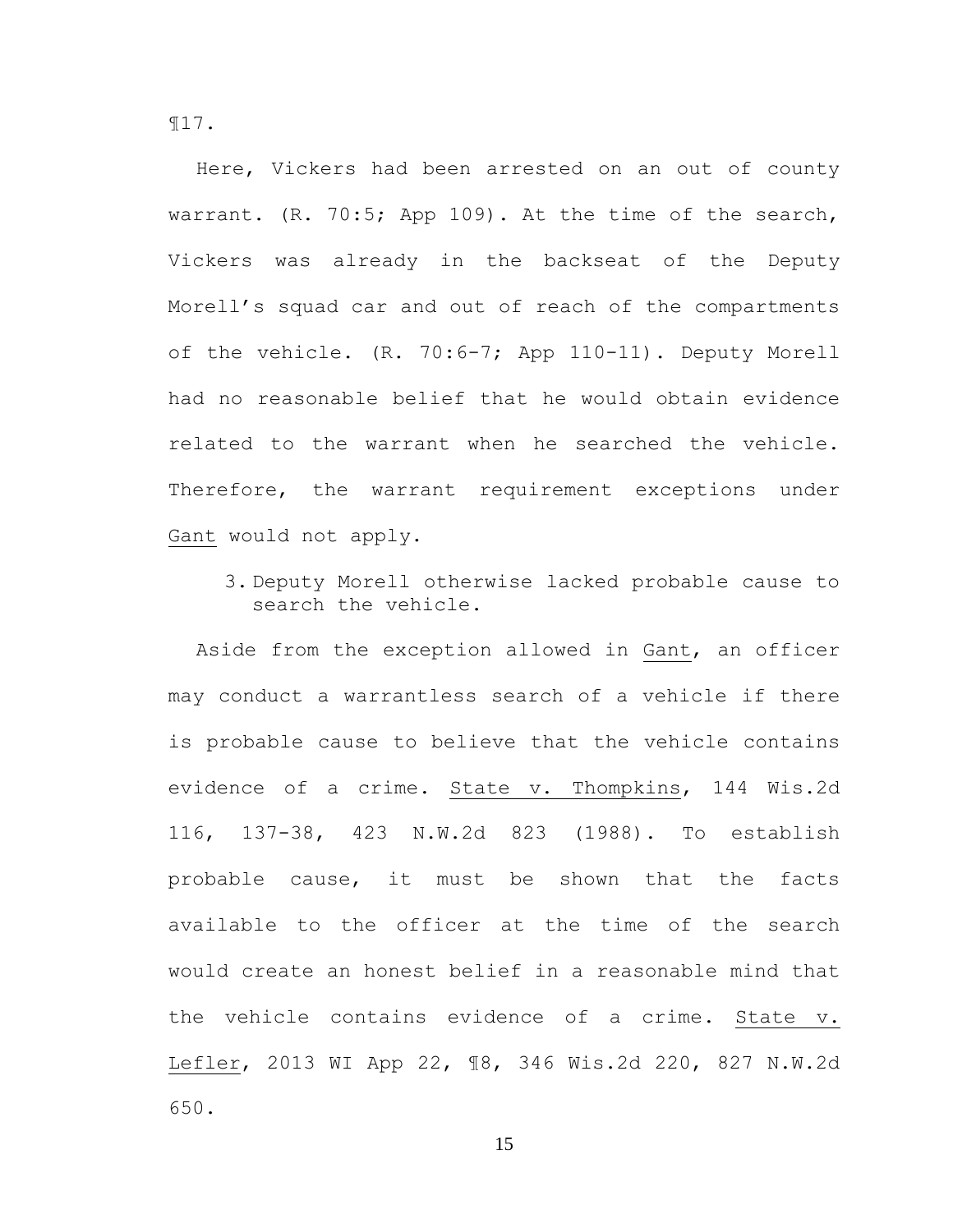At the time the vehicle was searched, Deputy Morell had no reasonable basis to believe there was evidence of a crime within the vehicle. Deputy Morell's entire investigation into stolen merchandise arose from the fact that Vickers initially explained that the computer belonged to Wright before explaining that it actually belonged to Vickers' wife. (R. 70:6-8; App 110-12). The report that the computer belonged to Vickers' wife was also reported by John Wright. (R. 70:7; App 111). Deputy Morell further testified that before he searched the vehicle he checked with Fond du Lac County to determine if there had been any recent reports of retail theft. (R. 70:7-8; App 111-12). He also contacted some stores in the area, none of which were aware of a recent theft. (R. 70:8; App 112). In short, Deputy Morell had no knowledge of any thefts when he searched the vehicle. He had no basis to believe that the vehicle would contain any evidence of a theft. The simple fact that Vickers changed his story about who owned the computer does not create a reasonable basis for Deputy Morell to suspect that it had been stolen. Therefore, Deputy Morell lacked probable cause to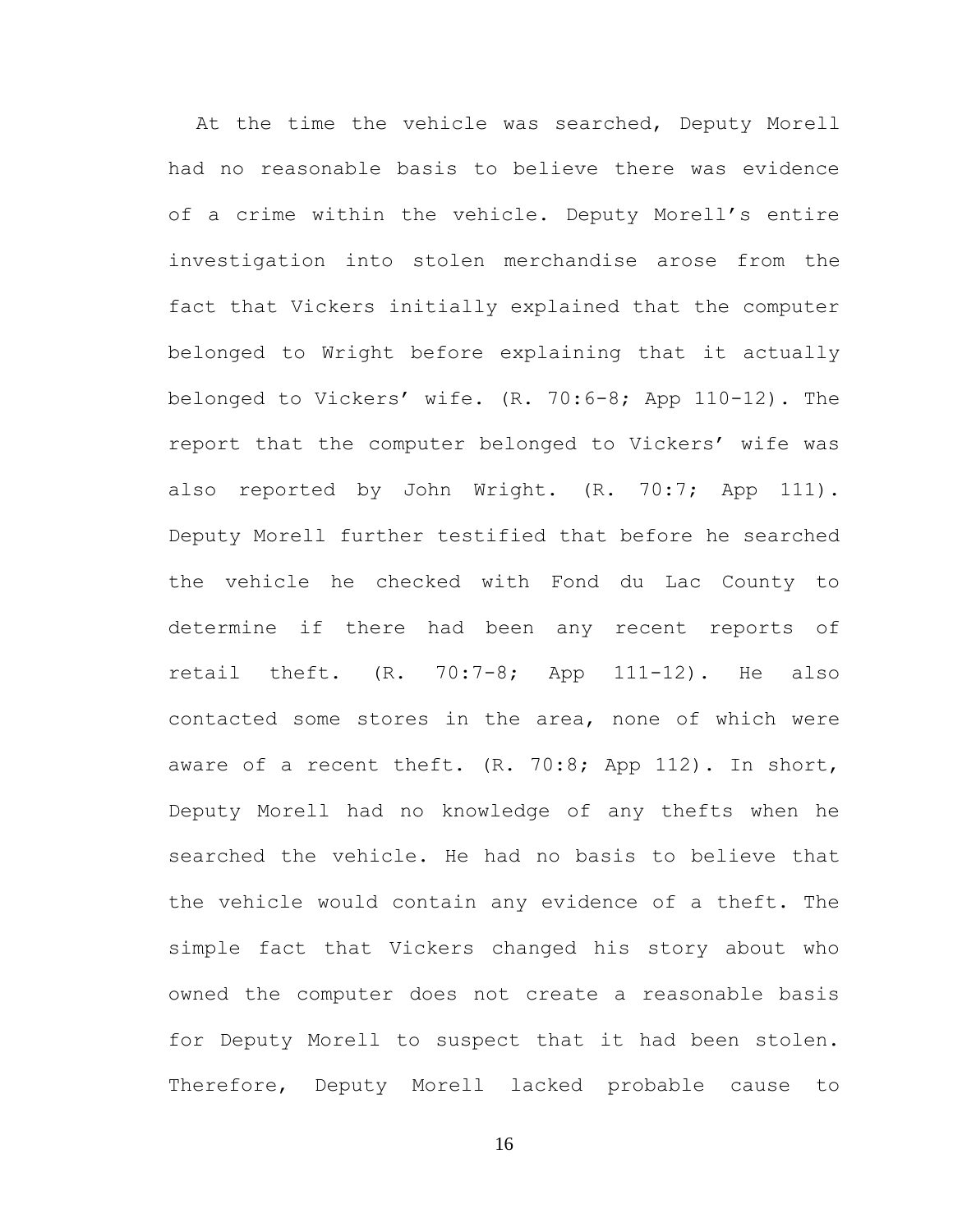search the vehicle.

4. Deputy Morell lacked probable cause to seize the router.

An officer may, without a warrant, seize a vehicle and/or its contents if there is probable cause to justify the seizure. State v. Brereton, 2013 WI 17, ¶25, 345 Wis.2d 563, 826 N.W.2d 369. To establish probable cause a law enforcement officer must show there was a fair probability that the item seized contained or was itself evidence of a crime. Id.

Here, Morell lacked any sort of probable cause to seize the wireless router. When the router was seized Deputy Morell had no information regarding it. (R. 70:8-10; App 112-14). The router had not been reported stolen. (R. 70:9-10; App 113-14). Vickers was not been asked where the router had come from. (R. 70:9; App 113). Vickers was not asked if he had a receipt. (Id). The decision to seize the router was based solely on a hunch that it may have been stolen. Deputy Morell had no specific, articulable facts to demonstrate that the router was stolen at the time it was seized from the vehicle.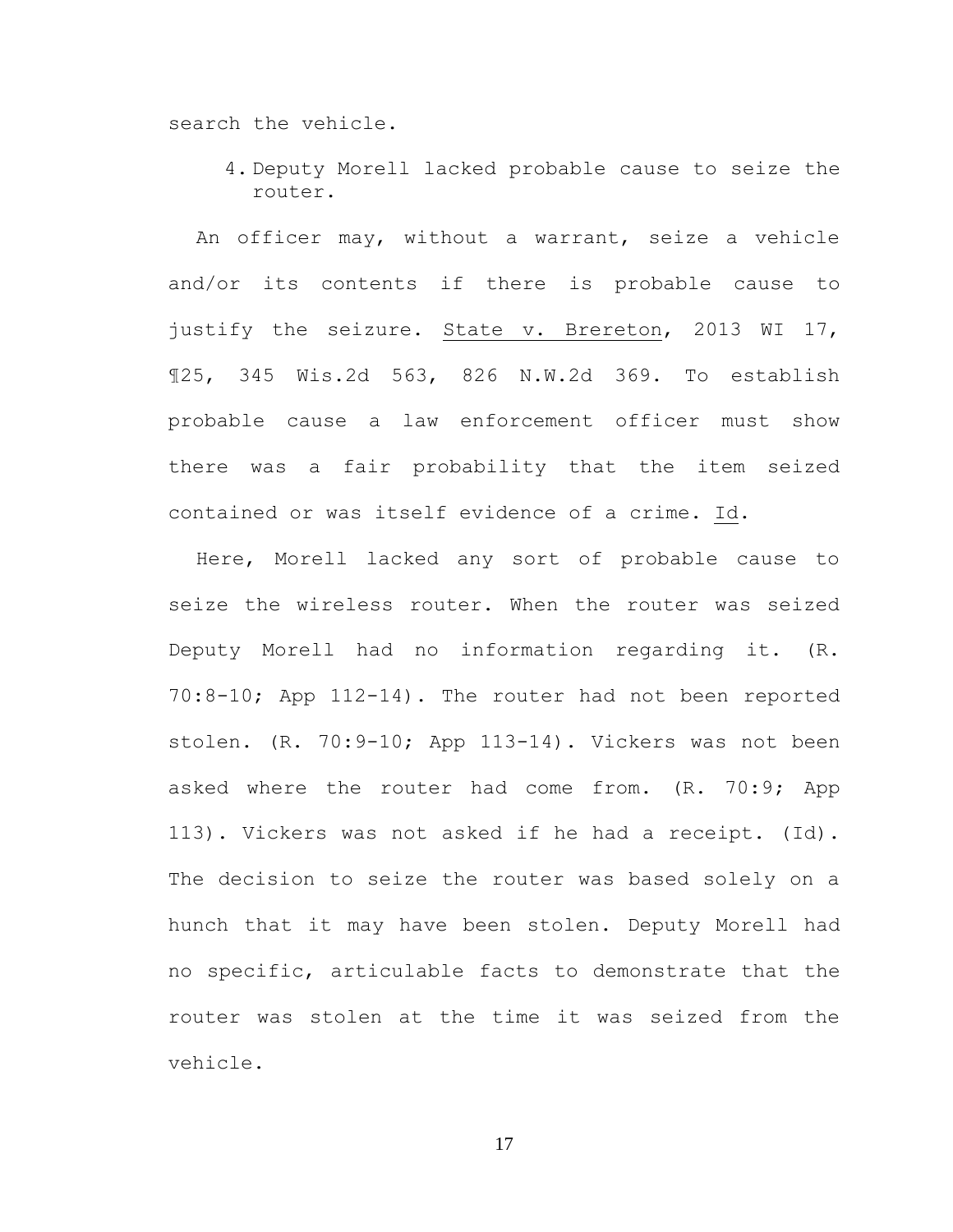5. Vickers' Was Prejudiced By His Trial Counsel's Failure To Seek Suppression Of The Seized Evidence.

Had trial counsel filed a motion to challenge the search of the vehicle, she could have suppressed all evidence of the router. Challenging the search of the vehicle would have lead to suppression of all evidence obtained, most notably the router. If the search had been successfully challenged and the discovery of the router suppressed, the state would have had no basis to even file charges against Vickers for the theft.

Even had the search been held as valid, a similar outcome could have been made possible had the actual seizure of the router been challenged as well. Again, without the router, the state would have been unable to establish that the router had been stolen and would have had no case against Vickers for theft.

## **CONCLUSION**

Vickers' trial counsel provided him with ineffective assistance of counsel by failing to investigate and call John Wright as a witness, and for failing to file an appropriate suppression motion relating to the search of the vehicle and the seizure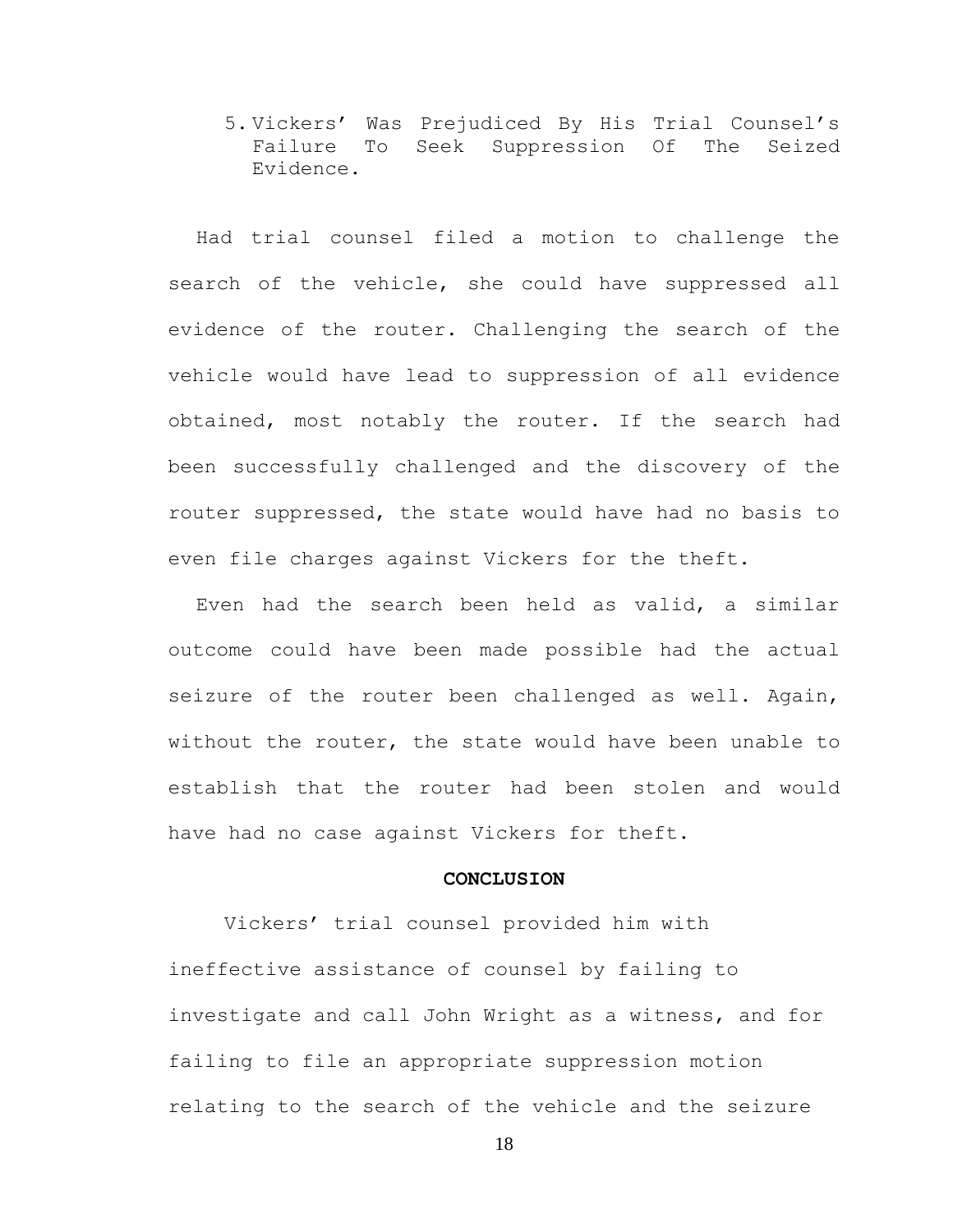of the wireless router. Because this deficient performance prejudiced Vickers, the conviction should be reversed and the case remanded for a new trial.

Dated this \_\_\_\_\_\_ day of November, 2015.

 PETIT & DOMMERSHAUSEN, S.C. By: Jaymes Fenton Attorneys for the Defendant-Appellant State Bar No. 1084265 1650 Midway Road Menasha, WI 54952 Phone: (920) 739-9900 Fax: (920) 739-9909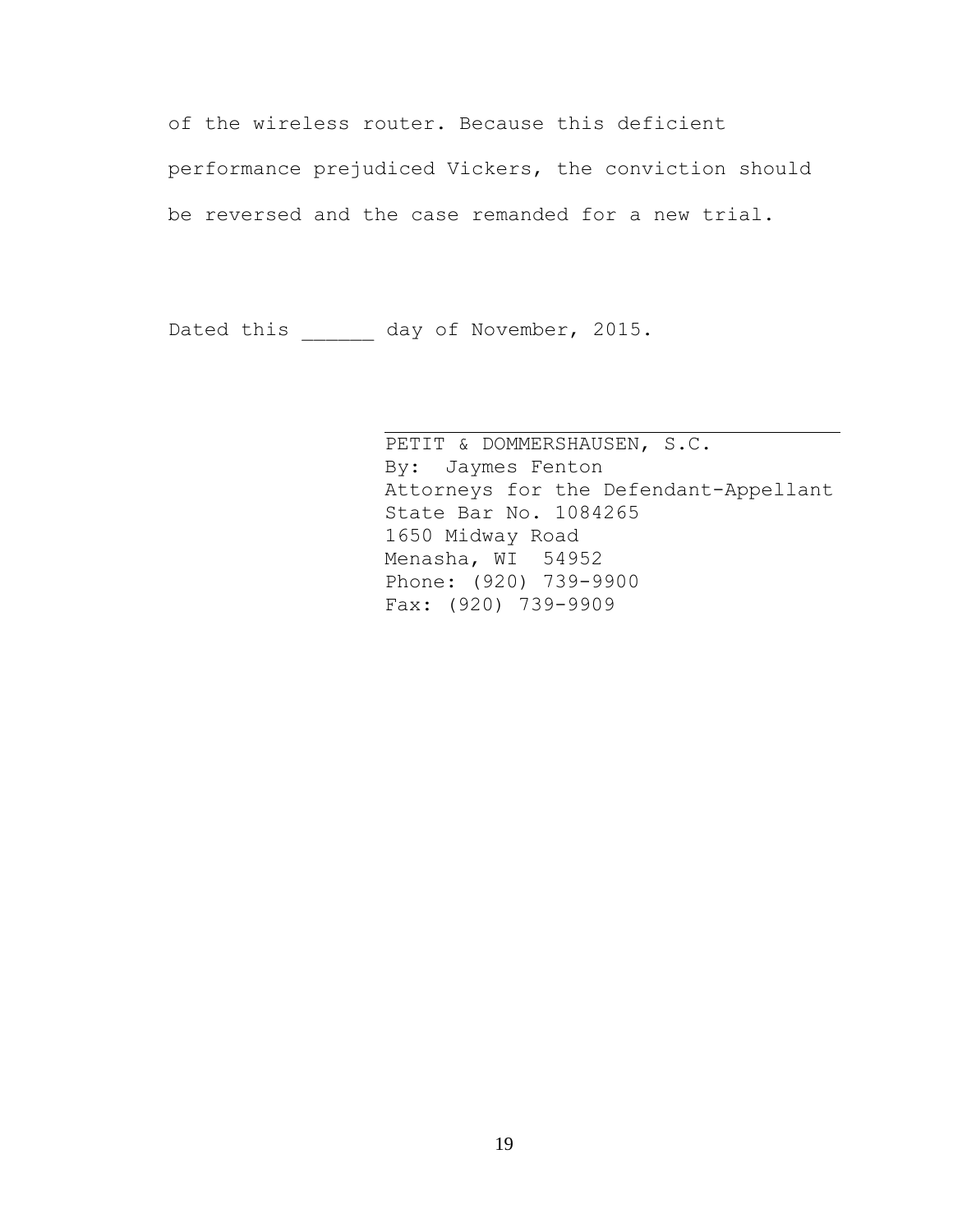# **APPENDIX CERTIFICATION**

I hereby certify that filed with this brief, either as a separate document or as a part of this brief, is an appendix that complies with Wis. Stat. §  $809.19(2)$  (a) and that contains, at a minimum: (1) a table of contents; (2) the findings or opinion of the circuit court; and (3) portions of the record essential to an understanding of the issues raised, including oral or written rulings or decisions showing the circuit court's reasoning regarding those issues.

I further certify that if this appeal is taken from a circuit court order or judgment entered in a judicial review of an administrative decision, the appendix contains the findings of fact and conclusions of law, if any, and final decision of the administrative agency.

I further certify that if the record is required by law to be confidential, the portions of the record included in the appendix are reproduced using first names and last initials instead of full names or persons, specifically including juveniles and parents of juveniles, with a notation that the portions of the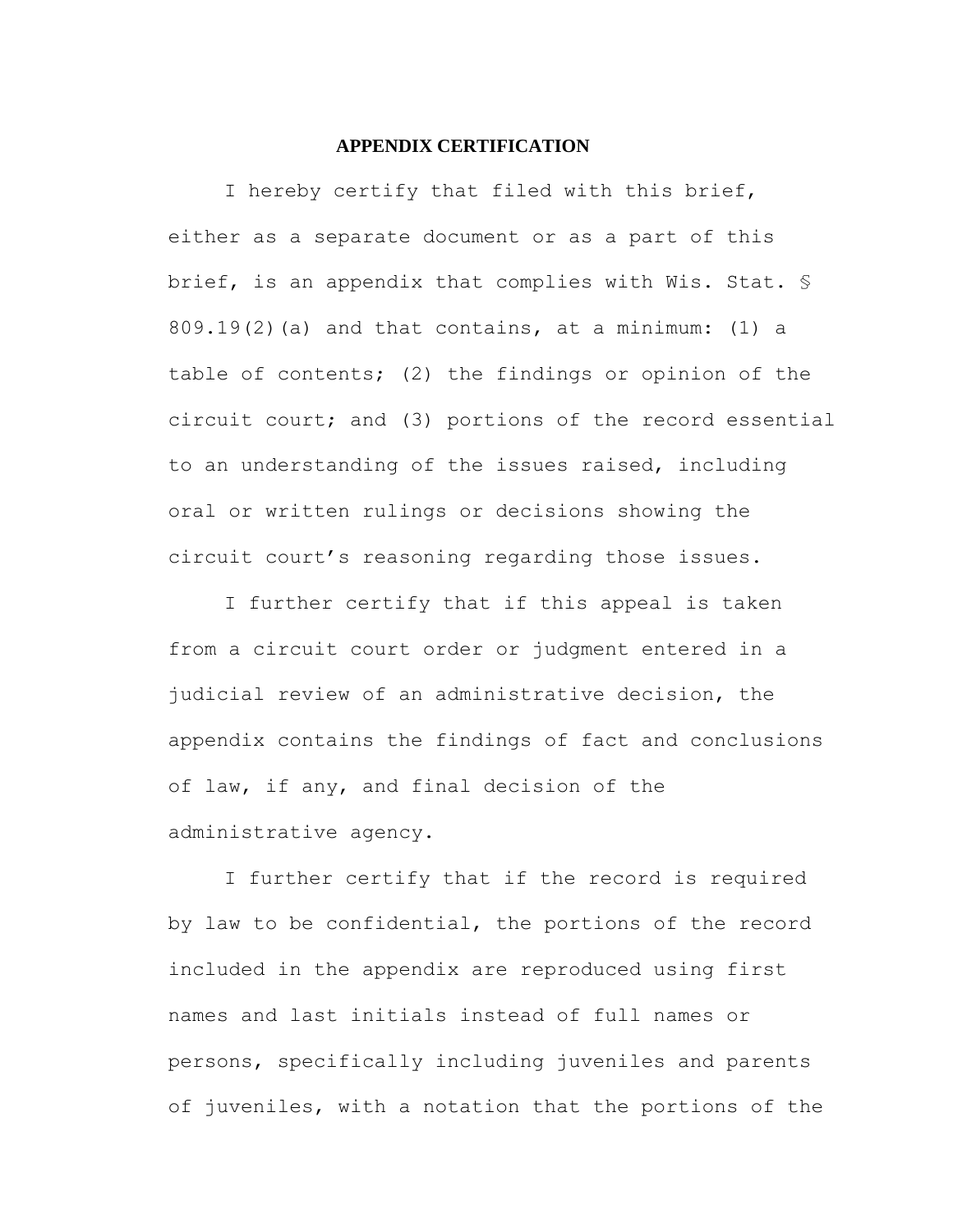record have been so reproduced to preserve

confidentiality and with appropriate references to the record.

Dated this \_\_\_\_\_\_ day of November, 2015.

Jaymes K. Fenton

# **BRIEF FORMAT CERTIFICATION**

I hereby certify that this brief conforms to the rules contained in Wis. Stat. § 809.19(8)(b) and (c) for a brief and appendix produced with mono spaced font. This brief has nineteen (19) pages.

Dated this day of November, 2015.

Jaymes K. Fenton

# **ELECTRONIC COPY CERTIFICATION**

I hereby certify that:

I have submitted an electronic copy of this brief, excluding the appendix, if any, which complies with the requirements of Wis. Stat. § 809.19(12). I further certify that: